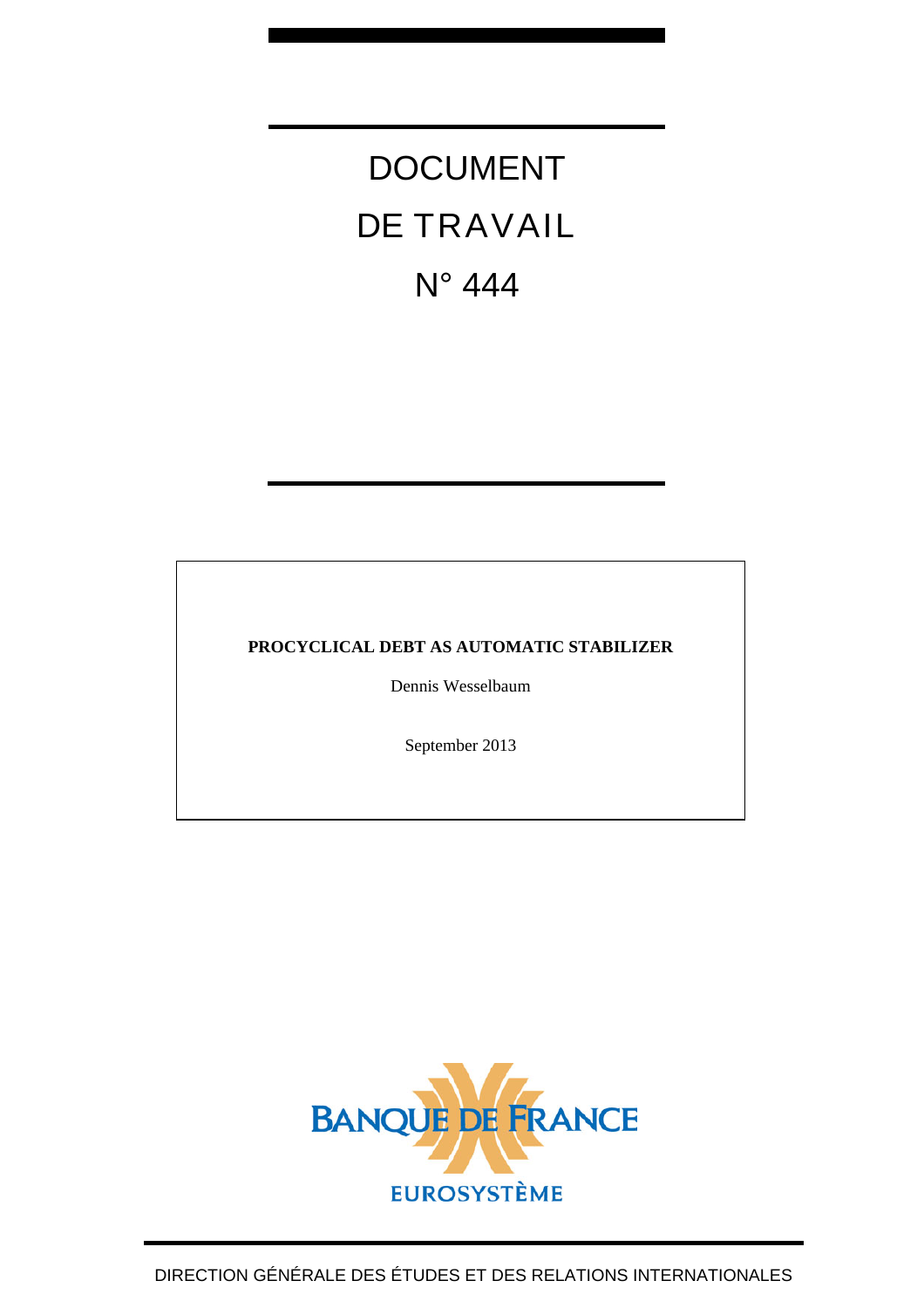# DIRECTION GÉNÉRALE DES ÉTUDES ET DES RELATIONS INTERNATIONALES

#### **PROCYCLICAL DEBT AS AUTOMATIC STABILIZER**

Dennis Wesselbaum

September 2013

Les Documents de travail reflètent les idées personnelles de leurs auteurs et n'expriment pas nécessairement la position de la Banque de France. Ce document est disponible sur le site internet de la Banque de France « [www.banque-france.fr](http://www.banque-france.fr/) ».

Working Papers reflect the opinions of the authors and do not necessarily express the views of the Banque de France. This document is available on the Banque de France Website "[www.banque-france.fr](http://www.banque-france.fr/)".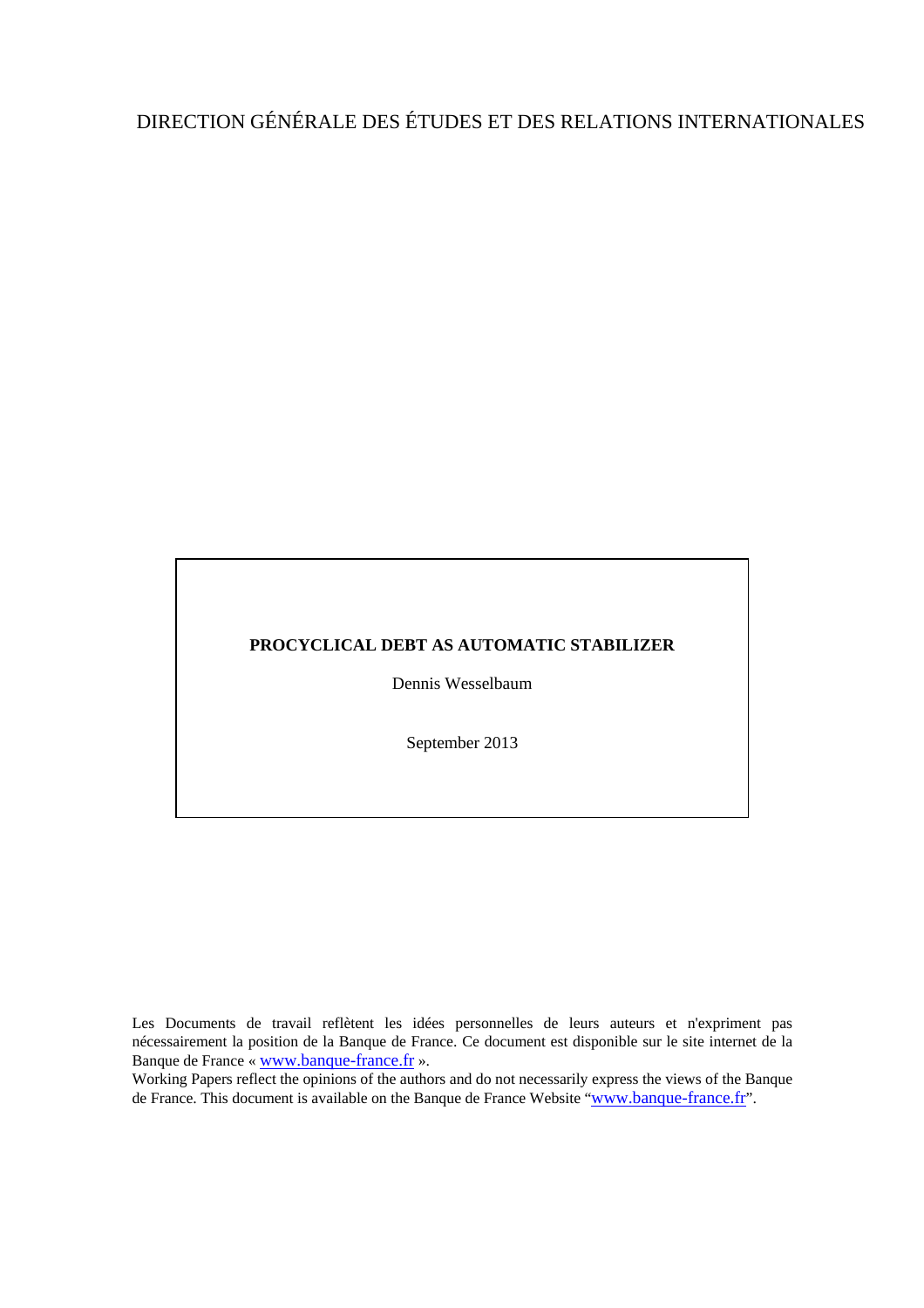# Procyclical Debt as Automatic Stabilizer<sup>∗</sup>

Dennis Wesselbaum†

<sup>∗</sup> I am highly indebted to Gadi Barlevy, Marco Bassetto, Jeff Campbell, Larry Christiano, Marty Eichenbaum, Ester Faia, Alejandro Justiniano, Christian Matthes, Christian Merkl, Olaf Posch, and Frank Schorfheide for very helpful comments and suggestions. In addition, I thank seminar participants at the Chicago FED, the Banque de France, the University of Hamburg, the 2013 annual meeting of the Society for Computational Economics in Vancouver, and the 4th conference on Recent Developments in Macroeconomics in Mannheim. Furthermore, I am deeply thankful to the Research Department at the Chicago FED for the opportunity to conduct a research visit, the hospitality throughout my stay, and the countless beneficial conversations. All remaining errors are my own.

<sup>†</sup>University of Hamburg, Chair of Economics, Von-Melle-Park 5, 20146 Hamburg, Germany. Email: Dennis.Wesselbaum@Wiso.Uni-Hamburg.de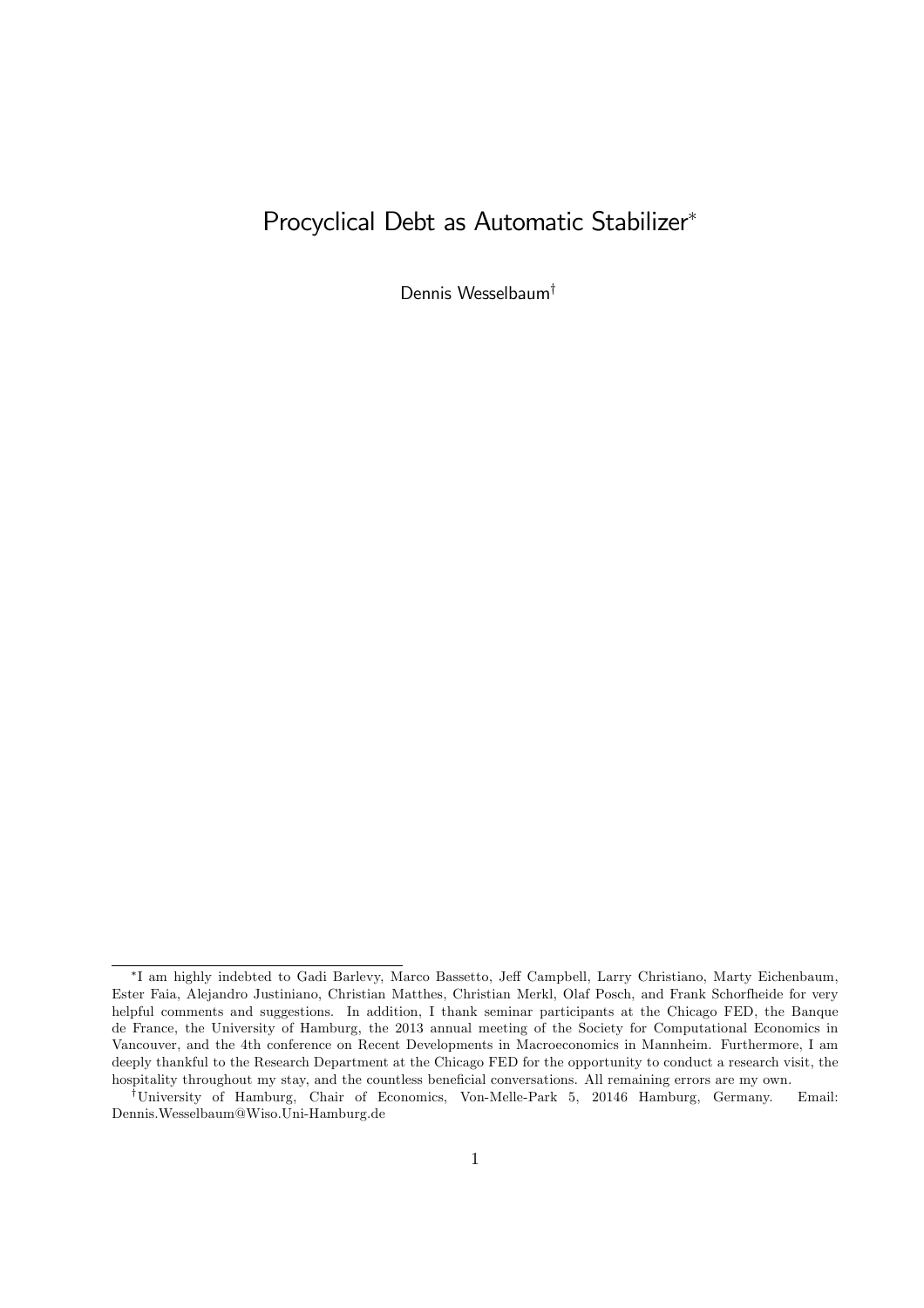#### Abstract

This paper shows that government debt creates a so far neglected wealth effect that has sizable effects on business cycle fluctuations. We present a new channel through which governments can influence cyclical fluctuations generated by any type of shock and contribute to macroeconomic stability. We provide evidence for the United States that debt moves procyclical with output. Then, we build a Real Business Cycle model with Non-Ricardian agents and use rules to describe fiscal policy. We show that procyclical debt generates smaller fluctuations compared to countercyclical debt. The striking consequence is that classical Keynesian fiscal policy destabilizes the business cycle in our framework.

Keywords: Debt, Fiscal Rules, Non-Ricardian Agents, SVAR.

JEL codes: E32, E62, H3.

#### Résumé

Cet article montre que la dette publique crée un effet de richesse, jusqu'à présent négligé, qui exerce une incidence notable sur les fluctuations du cycle conjoncturel. Nous présentons un nouveau canal par lequel les gouvernements peuvent influencer les fluctuations cycliques générées par tout type de choc et contribuer à la stabilité macroéconomique. Nous démontrons qu'aux États-Unis, l'endettement évolue de manière procyclique avec la production. Nous élaborons ensuite un modèle de cycle conjoncturel réel à agents non ricardiens et nous utilisons des règles pour décrire la politique budgétaire. Nous établissons que l'endettement procyclique génère des fluctuations moins prononcées que l'endettement contracyclique. De façon saisissante, il en résulte que dans ce cadre, la politique budgétaire keynésienne classique déstabilise le cycle conjoncturel.

Mots-clés : Dette, Règles budgétaires, Agents non ricardiens, SVAR.

Classification JEL : E32, E62, H3.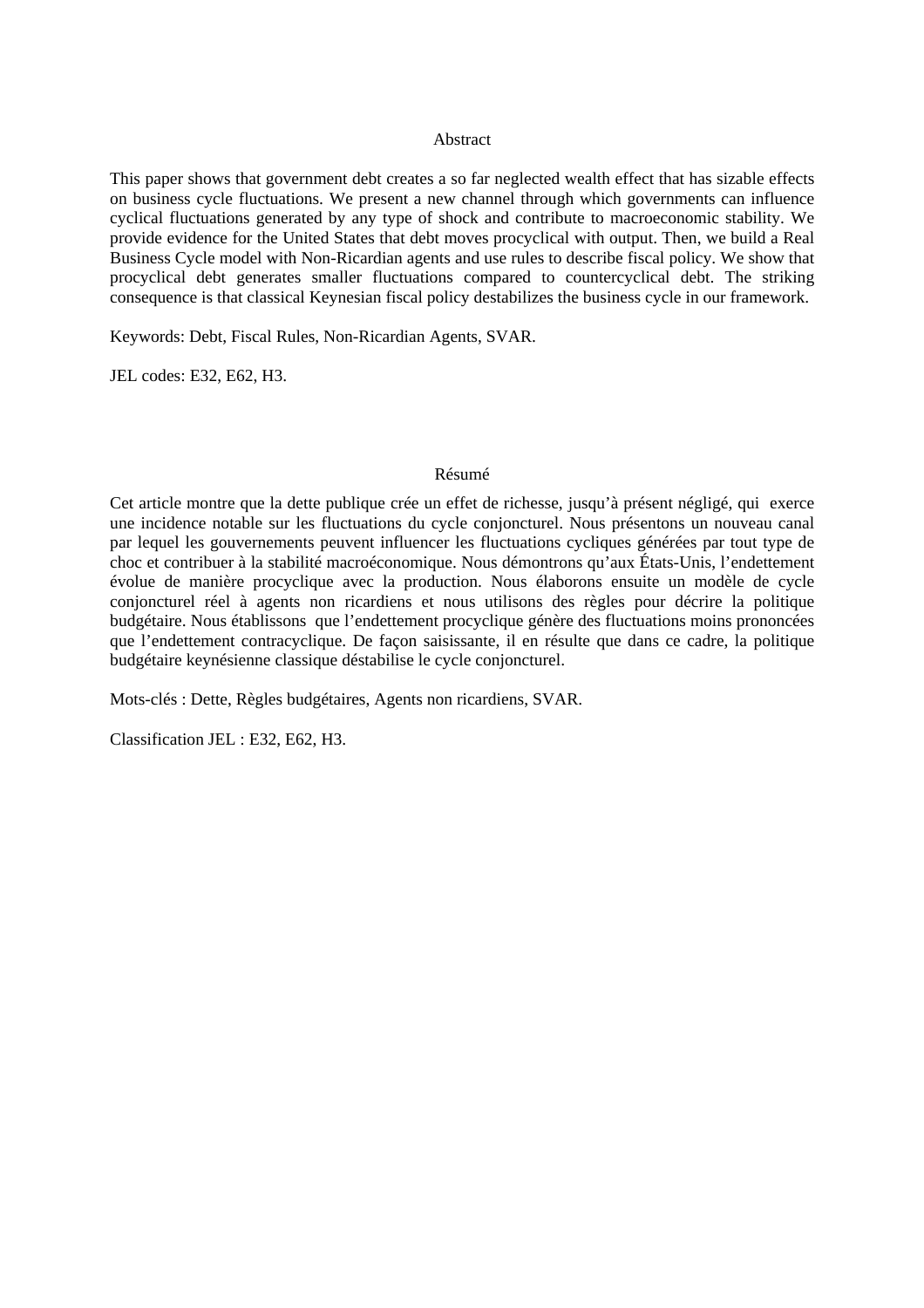## 1 Introduction

In this paper, we build an otherwise canonical real business cycle model of the U.S. economy with Non-Ricardian agents. We use a perpetual-youth structure following the work of Blanchard (1985) and Yaari (1965) to break the Ricardian equivalence and fiscal rules to characterize the behavior of the fiscal authority. Those rules describe the evolution of taxes and government spending over the cycle and feature feedback on government debt and output. Therefore, they capture two major incentives for fiscal authorities, viz. to stabilize business cycle fluctuations and to keep debt on a sustainable path. Further, fiscal rules are tools that allow us to generate pro- and countercyclical government debt.

The main contribution of this paper is theoretical. We show that government debt, as being a component of household's financial wealth, creates an additional wealth effect that has sizable effects on the business cycle. We interpret this channel as an additional automatic stabilizer of economic activity. Therefore, we present a new channel through which governments can influence cyclical fluctuations and contribute to macroeconomic stability.<sup>1</sup> This channel emerges from combining Blanchard (1985) -Yaari (1965) consumers and fiscal rules. The former implies that debt affects household decisions and the latter allows debt to be a function of output. The striking and provocative consequence is that classical (countercyclical) Keynesian fiscal policy destabilizes the business cycle in this basic framework. Remarkably, this channel plays a role for the propagation of all shocks that affect output and, hence, is important even in the absence of exogenous fiscal policy innovations.

<sup>&</sup>lt;sup>1</sup>Woodford (1995) uses a similar, though conceptionally different, effect in the *fiscal theory of the price level*. Changes in the real value of government debt generate changes in the lifetime budget constraint of private agents, i.e. a wealth effect, that drives aggregate demand. However, this only holds iff policy is "Non-Ricardian", that is to say that agents expect that the government does not adjust future budgets to neutralize this effect. In contrast, the channel presented in this paper does not rely on the violation of future government's budget constraints. The reason is that the Ricardian equivalence is broken by household's behavior and not by the government's policy.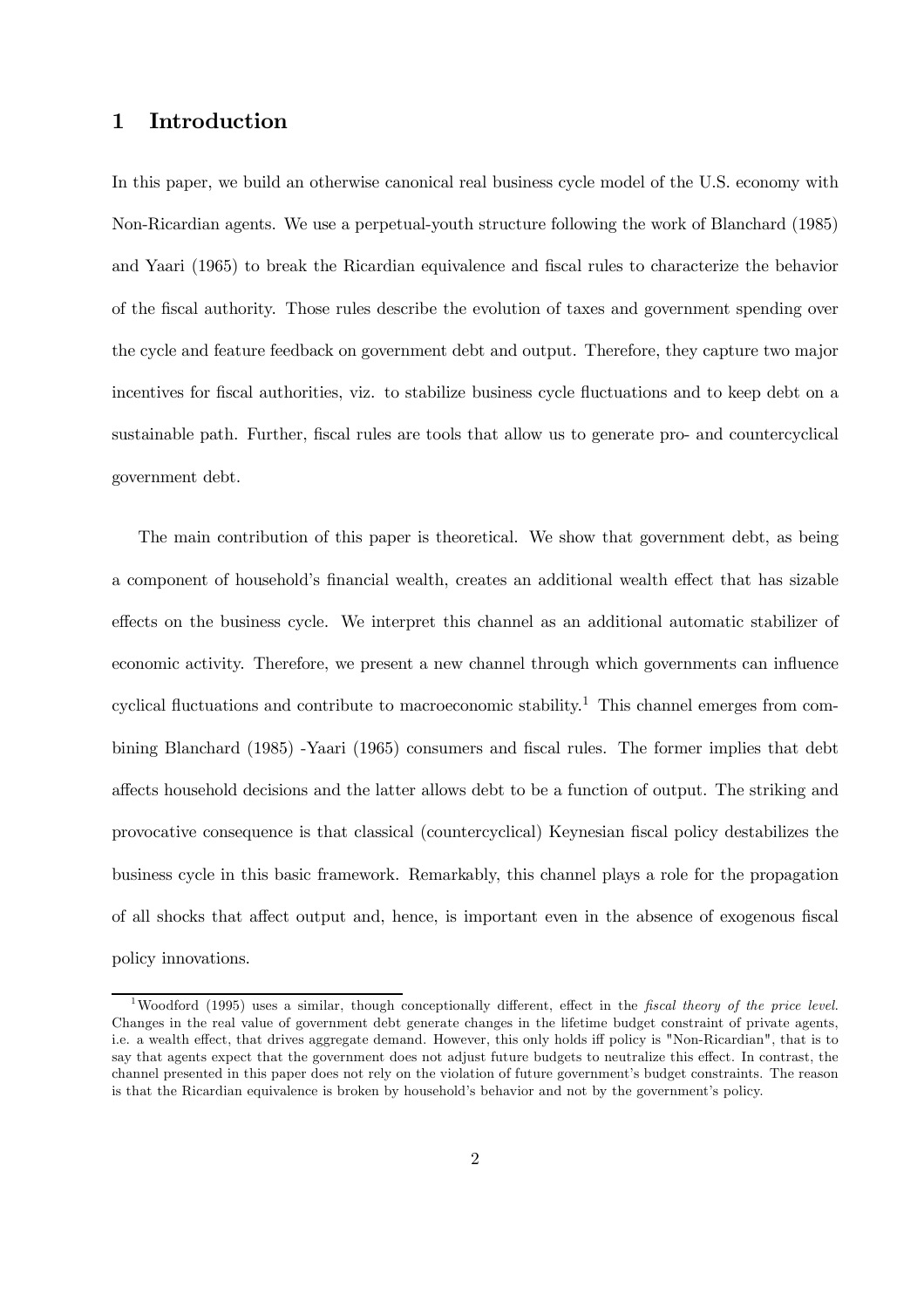In detail, the contribution of this paper is twofold. First, we present robust empirical evidence on the long-run relation of output and debt in the United States and estimate the parameters of the fiscal rules. We estimate a structural VAR model identified by long-run restrictions to shed light on the relation between output and debt conditional on technology shocks. We do so because, empirically, technology shocks are main drivers of business cycles and are predominantly used in the Real Business Cycle (RBC, for short) paradigm. Our findings show that government debt is procyclical in output.

Second, we show that in our model, countercyclical debt creates larger volatilities of key macroeconomic variables and is hence destabilizing. This finding contradicts the canonical view of Keynesian fiscal policy as being able to counter adverse effects of economic recessions and, hence, stabilize the economy.

In order to develop some intuition for our result, assume that our economy is hit by a positive, mean-reverting technology shock. This shock will increases output and - as we have learned from our empirical exercise - government debt will co-move with output. As debt increases, households feel richer, because debt is net wealth in the perpetual-youth model. Consistently, this wealth effect affects the households' consumption-leisure decision and the labor supply schedule is shifted inwards, such that agents supply less labor. Fiscal policy can affect the size of the wealth effect steaming from the change in debt, namely by putting different weights on their two goals. We provide a robustness check on the parameters in the fiscal rule and document which parameter values would generate the procyclical result of low volatilities.

Finally, we would like to stress that our channel is not present in the standard Ricardian agent RBC model, such that in this environment fiscal policy has only negligible effects on the propagation of technology shocks.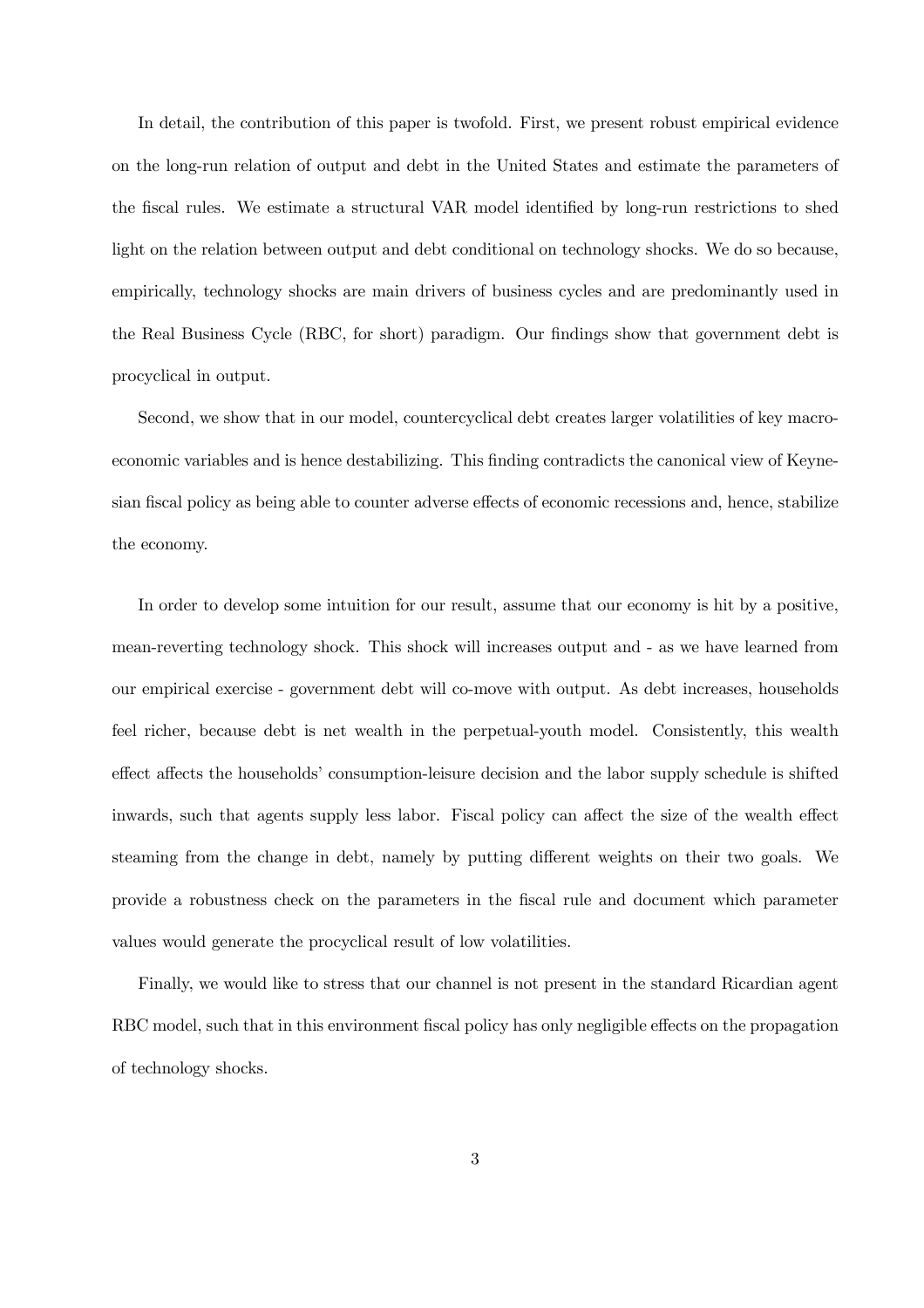The paper is structured as follows. The next section estimates the SVAR model and presents our empirical evidence. Section 3 develops the model while Section 4 discusses the differences between pro- and countercyclical fiscal policy. Finally, Section 5 briefly concludes.

# 2 Empirical Evidence

This section provides empirical evidence about the long-run relation between output and debt over the U.S. business cycle.<sup>2</sup> We estimate a bivariate structural VAR with output and government debt using an A − B model with long-run restrictions according to Galí (1992) and Breitung et al. (2004).

Our approach can be motivated by two observations. First, we are interested in the relation between output and debt conditional on a technology shock, as technology shocks are main drivers of business cycle fluctuations, see e.g. Fisher (2002) or Christiano et al. (2003). Therefore, we will feed a technology shock through the RBC model developed later in this paper to discuss the business cycle implications of the new channel we are emphasizing. As a consequence, we impose the restriction that output shocks do have long-run effects and shocks to government debt do not have long-run effects on output.

Further, empirical evidence has shown that at least some technology shocks have a unit root (see e.g. Galí (1999) or Shea (1999)), hence, they will affect the level of output in the long-run. Therefore, at least some of the innovations to output - we think of those technology shocks here or, more generally, supply-side shocks - will have permanent effects. This is the key assumption underlying our identifying restriction. Since

Second, besides characterizing the long-run dynamics of output and debt, we aim at estimating

<sup>&</sup>lt;sup>2</sup>Details on the data and the estimations can be found in a technical appendix available upon request. Our results are robust to using a SVAR in output, debt, government spending, and taxes.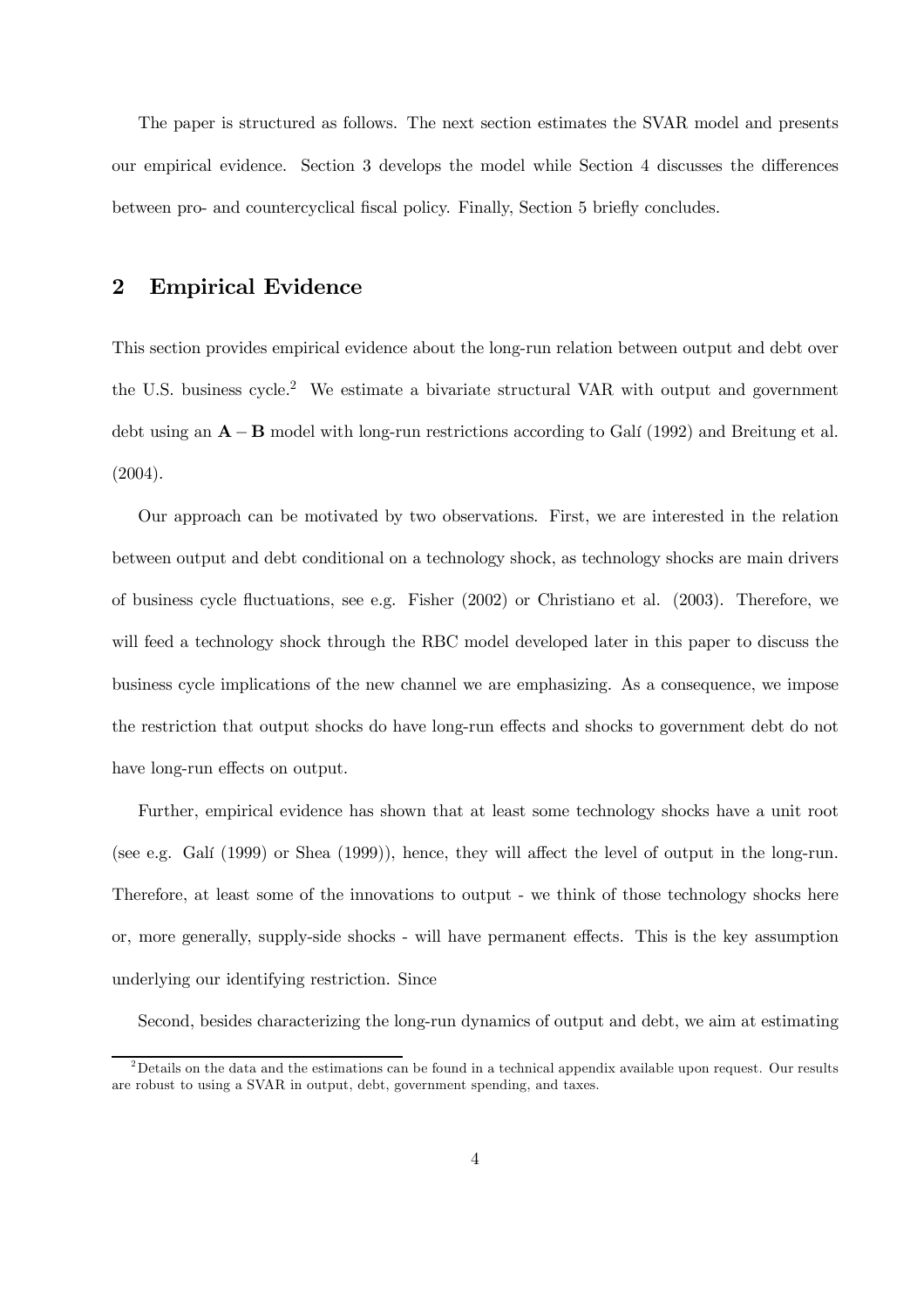the parameters of fiscal rules. We will use those rules later on in our model to replicate the observed debt dynamics and discuss the estimation of those rules in the calibration section. Nevertheless, we want to stress that the estimation of rules, inherently, is related to a long-run perspective rather than a short-run one; which supports our identification approach.

Technically, we consider a structural form  $\text{SVAR}(p)$ 

$$
\mathbf{A}y_t = \sum_{i=0}^p A_i^* y_{t-i} + \mathbf{B}\varepsilon_t, \tag{1}
$$

where  $y_t$  is a  $(K \times 1)$  vector of observables and  $u_t$  is a K-dimensional vector of residuals. Further,  $A_i^* = \mathbf{A} A_i$  is a  $(K \times K)$  dimensional coefficient matrix for all  $i = 1, \ldots p$ . We impose an additional assumption that allows us to identify the structural innovations  $\varepsilon_t$  from the reduced form residuals  $u_t$ 

$$
\mathbf{A}u_t = \mathbf{B}\varepsilon_t,\tag{2}
$$

where  $\varepsilon_t \sim (0, \mathbf{I}_K)$  is Gaussian white noise and the covariance matrix is  $\Sigma_u = \mathbf{A}^{-1} \mathbf{B} \mathbf{B}^T \left[ \mathbf{A}^{-1} \right]^T$ .

We need to impose  $2K^2 - \frac{1}{2}K(K+1)$  restrictions to identify all  $2K^2$  parameters of the **A** and B matrix. For large VAR systems the number of restrictions is quite large, which often leads to consideration of special cases, i.e. an A or B model. However, given our identification approach and the bivariate structure allows us to use the  $\mathbf{A} - \mathbf{B}$  model with the following five restrictions

$$
\mathbf{A} = \begin{bmatrix} 1 & 1 \\ * & 1 \end{bmatrix}, \mathbf{B} = \begin{bmatrix} * & 0 \\ 0 & * \end{bmatrix}.
$$
 (3)

Intuitively, the zero restriction on B implies that debt innovations have no long-run effect on output.

The time series for output and debt are provided by the Bureau of Economic Analysis' NIPA on a quarterly basis from 1960:Q1 to 2008:Q3 (191 observations) for the United States. A first and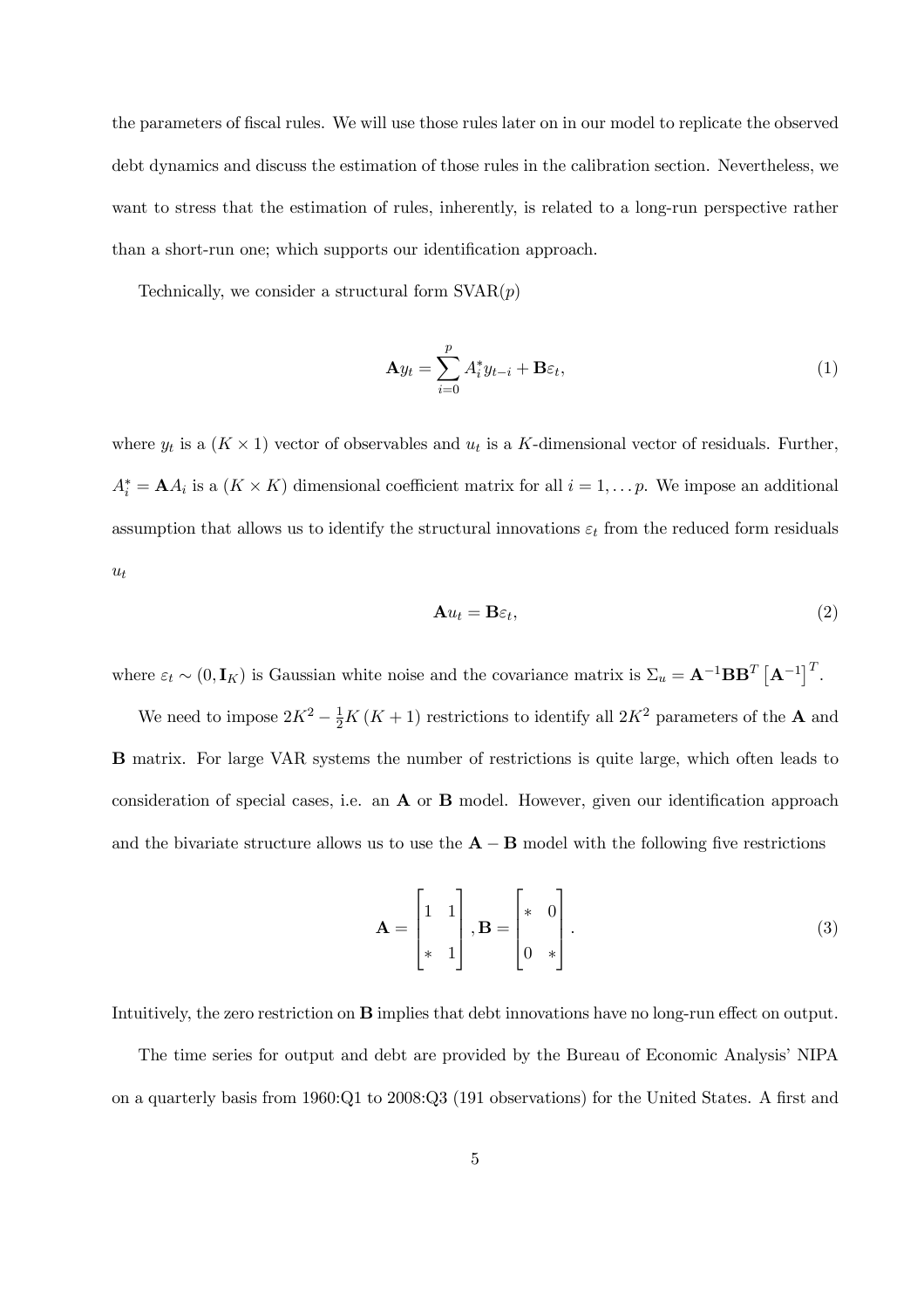preliminary look at the data shows that the simple (unconditional) correlation between the linearly detrended time series is 0.17. However, in order not to mistake correlation with causation, we need to have a more careful and systematic look at the relation between those two variables.

Figure 1 presents the impulse response functions for output and debt in response to the identified supply-side shock. Most importantly, we find that output and government debt move procyclical in response to the shock. Our measure of cyclicality is the simple correlation coefficient between the estimated impulse responses. We find that the model implies a correlation of 0.52 between output and debt on the business cycle frequency of 32 quarters.

Finally, let us provide some robustness checks and address the concern that the two variables could be cointegrated. We use a Johansen cointegration test allowing for deterministic and stochastic cointegration. We find that for both specifications of the test, we obtain one cointegrating relationship. This finding implies the presence of a long-run equilibrium relationship between output and debt. As a robustness check for our results, we estimate a SVAR identified by Blanchard and Quah (1989) long-run restrictions, a vector error correction model (VECM, for short), and a structural VECM. For the SVECM, we impose the same restriction as in the SVAR, namely that debt innovations have no long-run effect on output. The estimations shows again a procyclical relation between output and debt. The correlation for the SVAR, VECM, SVECM is 0.57, 0.16, 0.15 respectively. Therefore, we conclude that the procyclicality of debt is a robust finding.

Let us pause at this point and have a look at the related literature. While there is extensive work on the cyclicality of spending and taxes and also on the cyclicality of the budget surplus, there is almost no evidence on the cyclicality of government debt. One exception is the work by Alesina and Marinescu (2008). They use annual panel data from 1964 to 2005 for a set of OECD countries and regress public debt on the output gap using OLS. In contrast to our findings, they find a countercyclical relation that becomes stronger over time for the United States.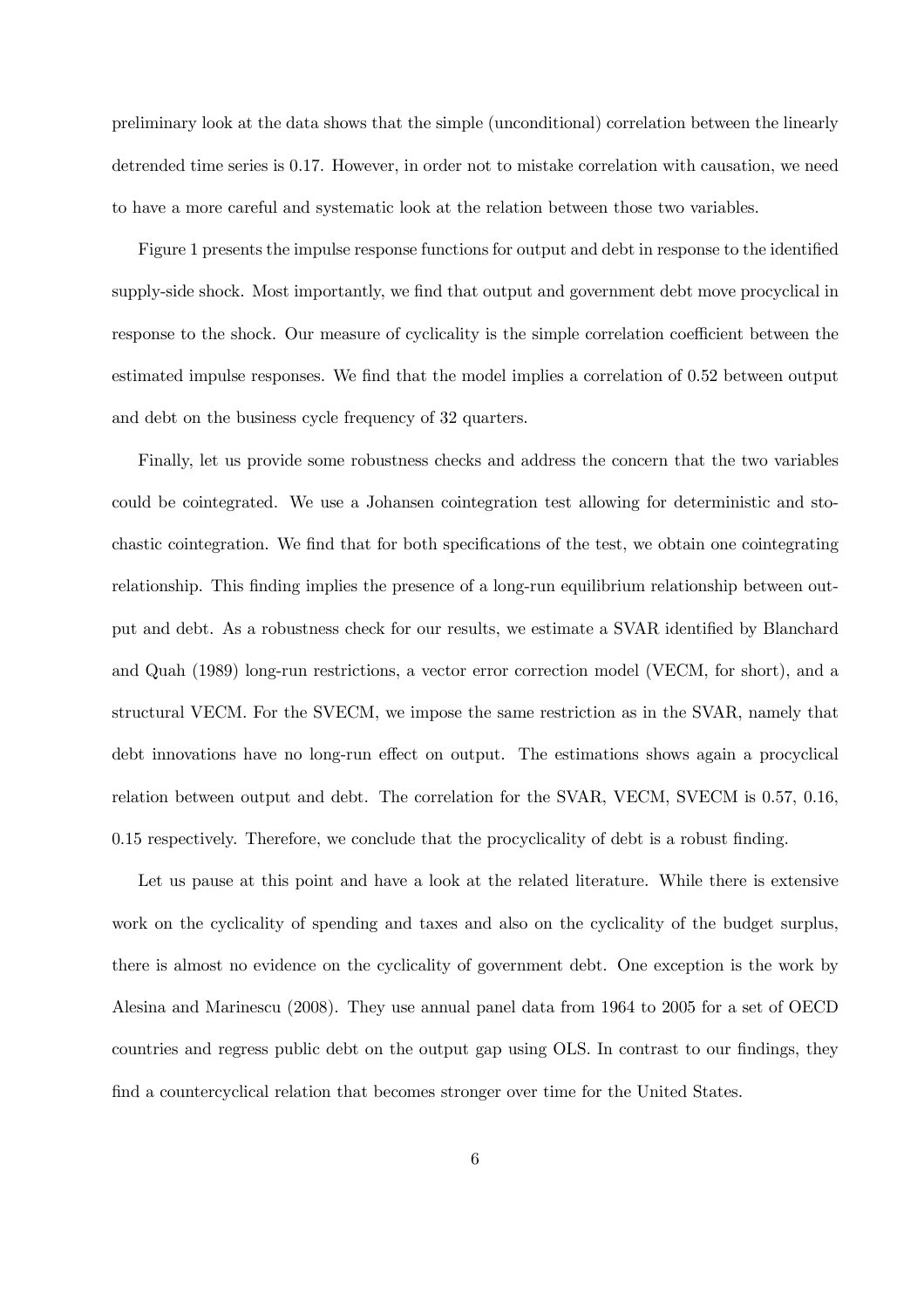

Figure 1: Impulse responses from SVAR estimation. Grey area is the 90 percent bootstrapped confidence interval.

## 3 The Model

The description of our model economy proceeds in three steps and follows Prescott's narrative approach. First, we define the economy's preferences and technology and we then present the model's assumed market structure. Finally, we conclude by deriving the first-order necessary conditions and by defining the model's equilibrium.

#### 3.1 Preferences and Technology

This section develops a dynamic, micro-founded model of the U.S. economy in discrete time. A period is assumed to be a quarter. Consumption and labor supply decisions are derived along the lines of the discrete time version of the Blanchard (1985) - Yaari (1965) perpetual-youth model.<sup>3</sup>

<sup>&</sup>lt;sup>3</sup>The discrete time version of the Blanchard-Yaari model was first developed by Frenkel and Razin (1986).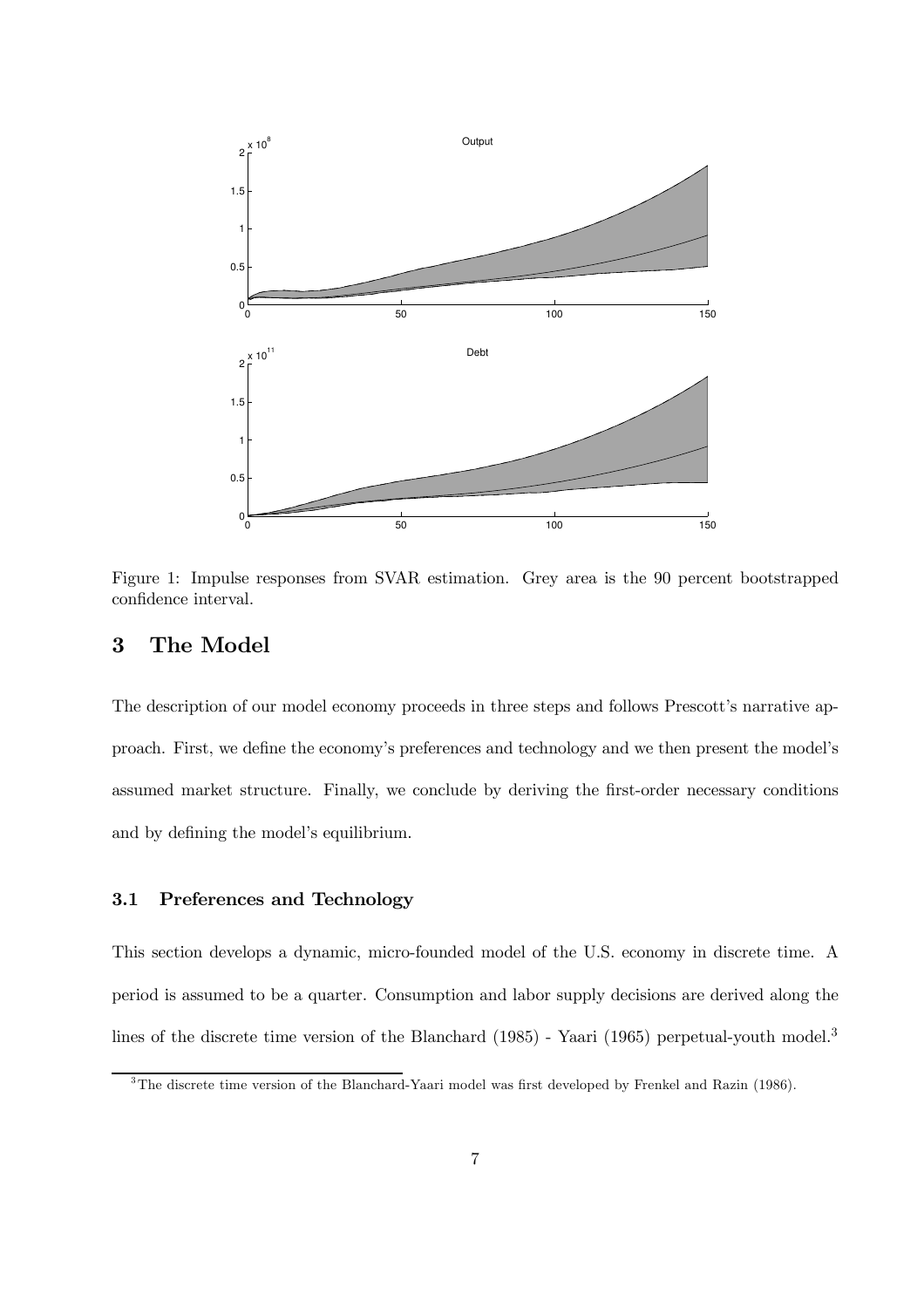Firms use a neoclassical production technology with constant-returns to scale to produce output on a perfectly competitive market. Output is produced using capital and labor services. Finally, we assume the presence of convex capital adjustment costs, in order to allow for a variable price of capital as in Christiano et al. (2005). The only source of uncertainty - disregarding the uncertainty about death - in our model is a mean-reverting shock to aggregate technology.

Let us discuss the perpetual-youth structure of our economy. As in Blanchard (1985), we assume that there exists a constant probability of surviving, denoted by  $\vartheta > 0$ , that each agent faces throughout her lifetime. In turn, this implies an expected lifetime of  $(1 - \vartheta)^{-1}$ . In addition, at any time t, a cohort of size  $1 - \vartheta$  is born, and total population is normalized to one. Therefore, our economy features a constant population with identical preferences. While agents are of different ages and wealth levels, they all face the same life horizon which implies that they are homogeneous with respect to the marginal propensity to consume. This homogeneity is a necessary condition in order to solve the aggregation problem, as shown by Blanchard (1985).

Perfectly competitive private markets provide insurance risklessly through life insurance companies. Free entry and a zero profit condition imply that agents will pay a rate  $1 - \vartheta$  to receive one good contingent on their death. Since there is no bequest motive - and since negative bequests are ruled out - agents will contract to have all of their wealth returned to the life insurance company contingent on their death. The insurance company will equally distribute the wealth of the deceased to the survivors, by paying a fair premium.

#### 3.1.1 Households

Given a representative agent out of generation  $s$ , let us denote consumption by,  $C_t^s$ , and hours worked by,  $N_t^s$ , then, the representative agents' preferences are given by the following expected von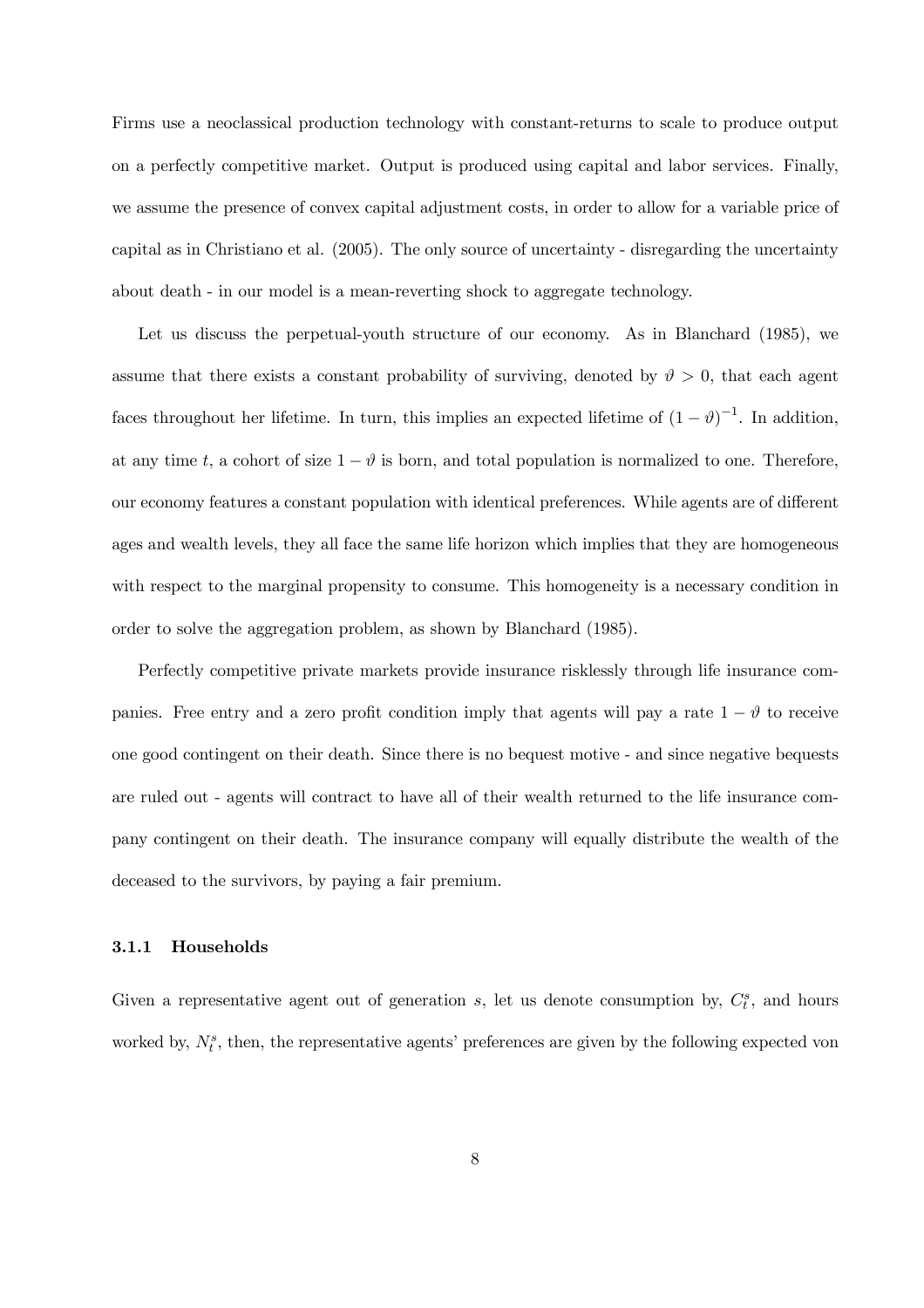Neumann-Morgenstern utility function

$$
\Gamma_t = \mathbb{E}_t \left\{ \sum_{j=0}^{\infty} (\vartheta \beta)^j \left[ \mathcal{U}_t \left( C_{t+j}^s \right) - \mathcal{V}_t \left( N_{t+j}^s \right) \right] \right\},\tag{4}
$$

where  $\mathbb{E}_t$  denotes the expectation conditional on the information available at t and  $\beta \in (0,1)$  is the household's discount factor. Agents are assumed to have rational expectations, that is to say, the underlying probability distributions of the conditional mathematical expectations coincide with those implied by the model. Then, the single-period utility function,  $\Gamma_0 : \mathbb{R}^2 \to \mathbb{R}$ , satisfies the Inada conditions with goods and leisure,  $L_t^s = 1 - N_t^s$ , being normal. Furthermore, the utility function is compatible with the requirements of balanced growth. We assume that it is CRRA and make further use of the following specifications

$$
\mathcal{U}_t \left( \cdot \right) = \ln \left( \cdot \right), \tag{5}
$$

$$
\mathcal{V}_t \left( \cdot \right) \quad = \quad \frac{\left( \cdot \right)^{1+\varphi}}{1+\varphi}, \tag{6}
$$

where the inverse of the Frisch labor supply elasticity is given by  $\varphi > 0$ .

Note that we will assume that preferences over consumption are logarithmic for the reminder of this paper, as, for example, in Smets and Wouters (2002). This implies that we can find an intuitive expression for the marginal propensity to consume, which will depend only on the discount factor and the probability of surviving. In the general case of iso-elastic preferences the propensity of consume would depend on the expected real return on financial wealth (which we will explicitly define later on) and, moreover, would depend on the time of birth. Furthermore, as stated by Weil (1989), using utility functions that feature non-logarithmic preferences will offer no additional insight while, most importantly, would make the aggregation problem across the entire population impossible, because consumption would be non-linear in wealth.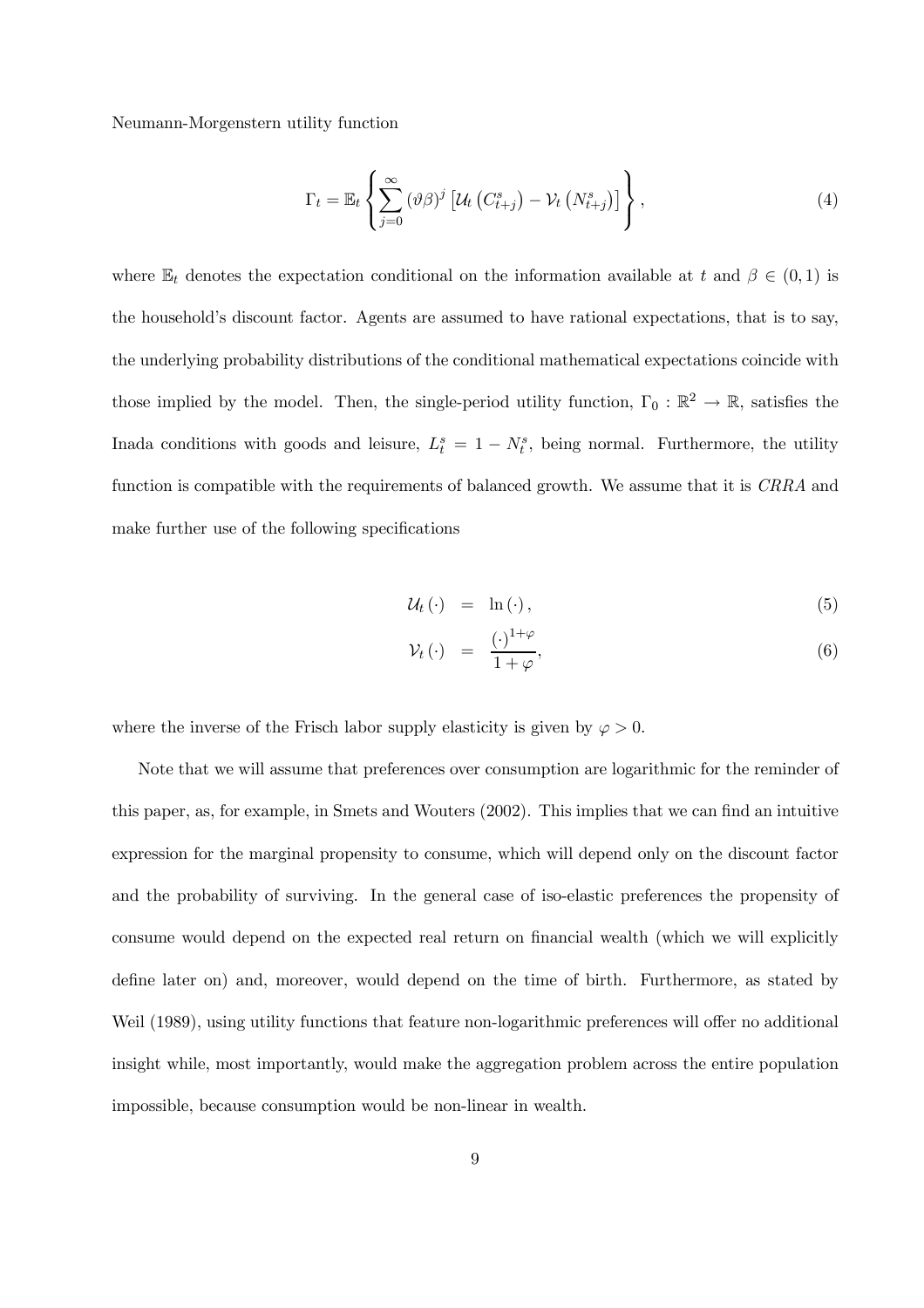#### 3.1.2 Technology

Along the firm side of our economy, a representative firm uses capital,  $K_t$ , and labor services,  $N_t$ , as inputs for a Cobb-Douglas production function

$$
Y_t = Z_t K_t^{\alpha} N_t^{1-\alpha},\tag{7}
$$

here,  $\alpha \in [0,1]$  is the capital elasticity in the production function and we denote the aggregate, Hicks-neutral technology shock by  $Z_t$ . A first-order autoregressive process determines its evolution

$$
\ln Z_t = \rho_Z \ln Z_{t-1} + e_{Z,t},\tag{8}
$$

where  $0 < \rho_Z < 1$  determines the degree of autocorrelation and its innovation is i.i.d. over time and Gaussian distributed,

$$
e_{Z,t} \sim N(0, \sigma_Z). \tag{9}
$$

Households own the capital stock and rent it to the firm on a perfectly competitive market. The capital accumulation technology is given by

$$
K_t = (1 - \delta)K_{t-1} + \left[1 - S\left(\frac{I_t}{I_{t-1}}\right)\right]I_t,
$$
\n(10)

where  $I_t$  is investment and  $S(\cdot)$  captures capital adjustment costs as in Christiano et al. (2005), which, in steady state, satisfies  $S(\cdot) = 0$ ,  $S'(\cdot) = 0$ , and  $S''(\cdot) > 0$ . We add those adjustment costs in order to replicate more realistic asset price dynamics. This is particularly relevant in this framework as the capital price drives the real value of the capital stock and, therefore, households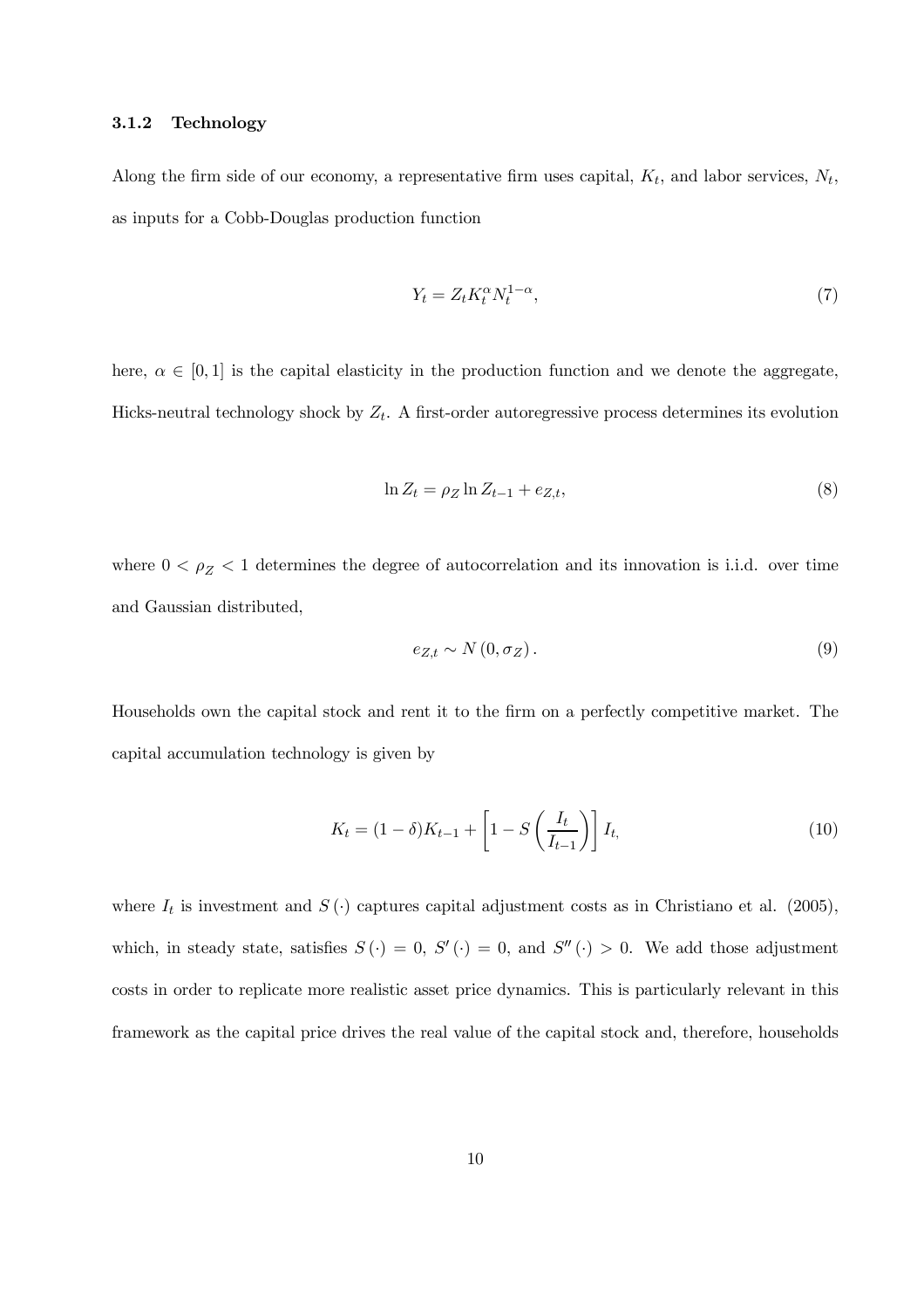wealth.<sup>4</sup> Furthermore,  $\delta > 0$  denotes the exogenous rate of capital depreciation.

#### 3.1.3 Fiscal Authority

We postulate that our fiscal authority follows a tax and a government spending rule to conduct fiscal policy as, for example, in Leeper et al. (2010a, 2010b). Those rules have endogenous feedback to lagged output and lagged government debt which allows us to model a dynamic response and to cover the two main objectives of fiscal policy.<sup>5</sup>

Let us spend some time to motivate those rules and to derive some intuition. Why should fiscal policy respond to those two variables? First the response to output is the usual automatic stabilizer component of fiscal policy described in the literature (see DeLong and Summers (1986) and Galí  $(1994)$ .<sup>6</sup>

Second, the budgetary position of the United States has deteriorated substantially over the past decades. Main driving forces have been short-run events (such as large spending programs and a sharp decline in tax revenues) and long-run trends. The share of the population receiving benefits from Social Security, Medicare, and Medicaid will keep increasing. Along this line, the implementation of fiscal rules with feedback to debt may help to structure the budget process and promote fiscal responsibility by constraining decisions about spending and taxes.

Further, while monetary policy rules, as e.g. the widely used Taylor-type interest rate rule, have been at the center of macroeconomic research, the implications of fiscal policy rules on the business cycle have not been scrutinized that detailed. Leeper and Yang (2008) show that in a stylized real business cycle model the response of the economy crucially depends on which fiscal instruments finances debt. Leeper et al. (2010a) extend this analysis and use Bayesian methods to

<sup>&</sup>lt;sup>4</sup>The results are robust to excluding capital adjustment costs.

 ${}^{5}$ Robustness checks reveal that our qualitative results are unaffected by assuming a contemporaneous relation.

<sup>&</sup>lt;sup>6</sup>I wish to make a remark here: the automatic stabilizer component in the fiscal rules should not be mistaken with the (automatic) stabilizing effect of debt.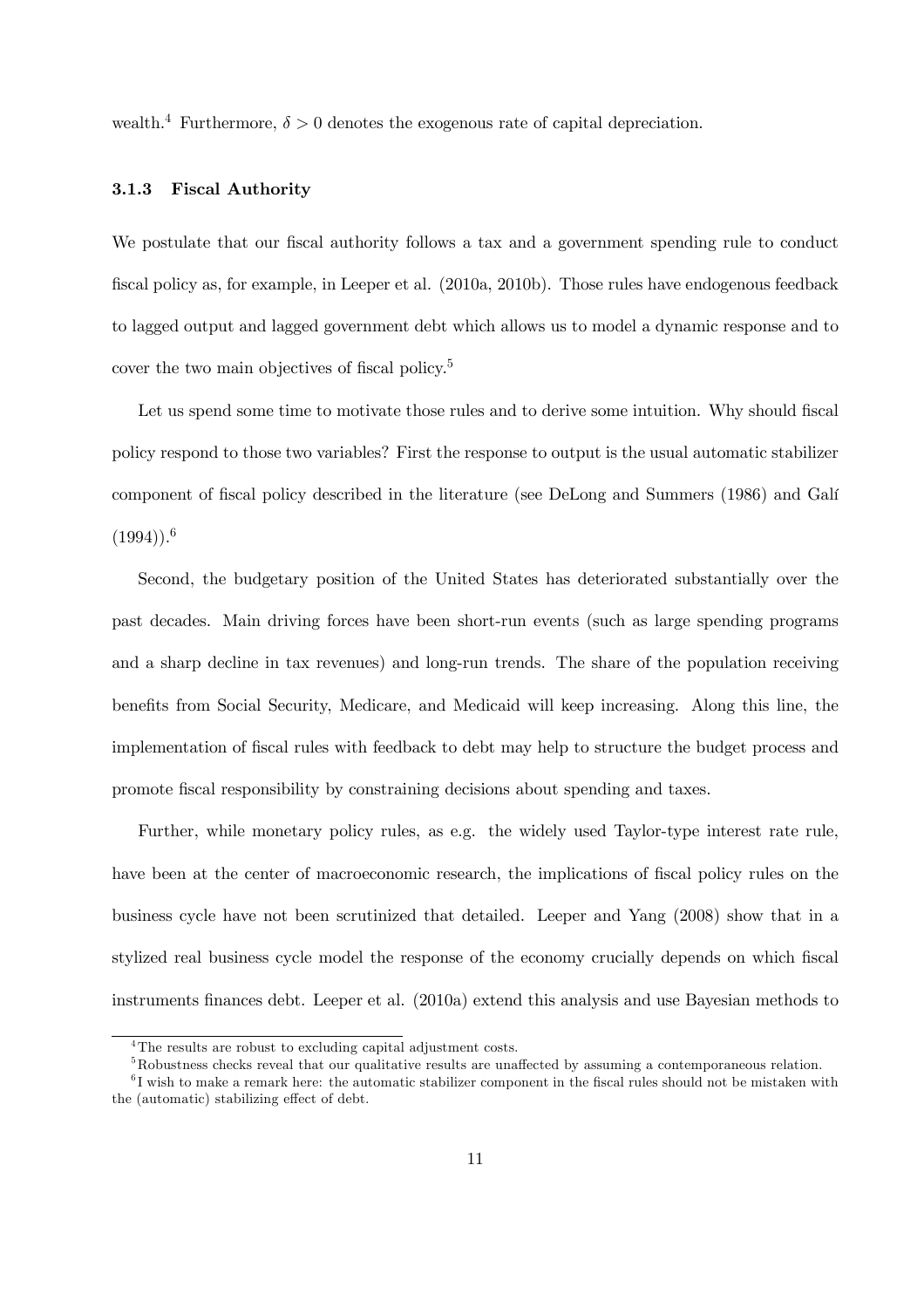determine the specifications of fiscal rules that feature endogenous feedback on output and debt.

Formally, our fiscal authority issues bonds, provides government spending (that does not affect the marginal utility of private consumption), and uses lump sum taxes for redistribution purposes. However, only two of those instruments can be set independently, while the third follows from the equilibrium restriction. The equilibrium restriction on the fiscal authority's actions is

$$
\frac{B_{t+1}}{R_t} = B_t + G_t - \tau_t.
$$
\n(11)

The tax rule can - in log-linearized terms - be written as

$$
\hat{\tau}_t = \tau_Y \hat{Y}_{t-1} + \tau_B \hat{B}_{t-1}.
$$
\n(12)

Here,  $\tau_B \in \mathbb{R}$  is the parameter governing the feedback on debt, and  $\tau_Y \in \mathbb{R}$  is the coefficient on output. The former accounts for a debt stabilization goal of the fiscal authority, while the latter takes business cycle movements into account.

Then, we assume that the government spending rule - in log-linearized terms - follows

$$
\hat{G}_t = \gamma_Y \hat{Y}_{t-1} + \gamma_B \hat{B}_{t-1}.
$$
\n(13)

As before,  $\gamma_Y\in\mathbb{R}$  accounts for the business cycle stabilization goal of our government and  $\gamma_B\in\mathbb{R}$ captures the aim to stabilize debt.

At the end of this chapter we can draw the conclusion that fiscal policy, defined as the sequence of debt, spending, and taxes, affects the agents optimal allocation problems through three channels. First, debt is part of financial wealth which drives consumption (and leisure decisions). Second, taxes are an important factor for human wealth and therefore have an impact on the consump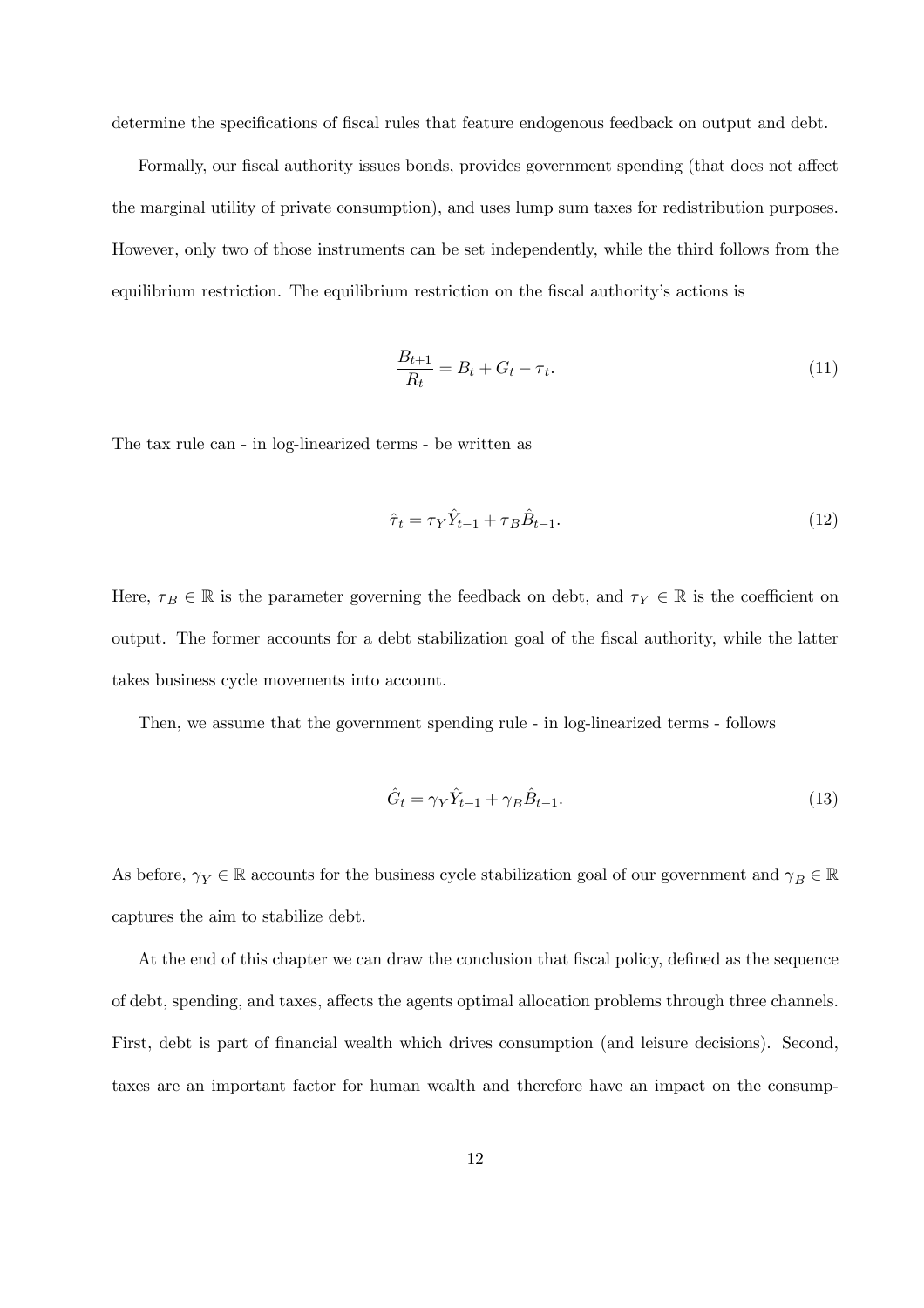tion/leisure decision. Finally, spending is a component of aggregate demand and therefore directly affects total output produced in our economy.

#### 3.2 Market Structure

The model features four spot markets, namely the bond market, the capital market, the good market, and the labor market, the latter three being perfectly competitive. Then, we follow Mehra and Prescott (1980) and assume that only households own capital between quarters. At the beginning of each quarter, households sell capital to the representative firm. At the quarter's end, the firm sells all capital back to the households.

Furthermore, and confronted with the finiteness of agent's life and the accumulation process of capital, we assume that firms are long-lived. This requires the existence of an underlying stock market in order to pass firm ownership on to new agents. Our firm is a legal entity issuing equity shares, while its ownership is perfectly divisible across an unbounded sequence of finite-lived shareholders (i.e. households).

#### 3.3 Optimization and Equilibrium

Optimization of all agents but the fiscal authority defines equilibrium. We start with the households utility maximization problem and continue with the firms profit maximization problem. We conclude with the aggregation problem and define the model's equilibrium.

#### 3.3.1 Households

We assume that the economy begins with all households having identical financial wealth and consumption histories. This assumption assures that together with the optimal use of the available contingent claims markets, this homogeneity will continue. To be precise, agents have access to a full set of state-contingent Arrow-Debreu securities after their birth. Moreover, this allows us to only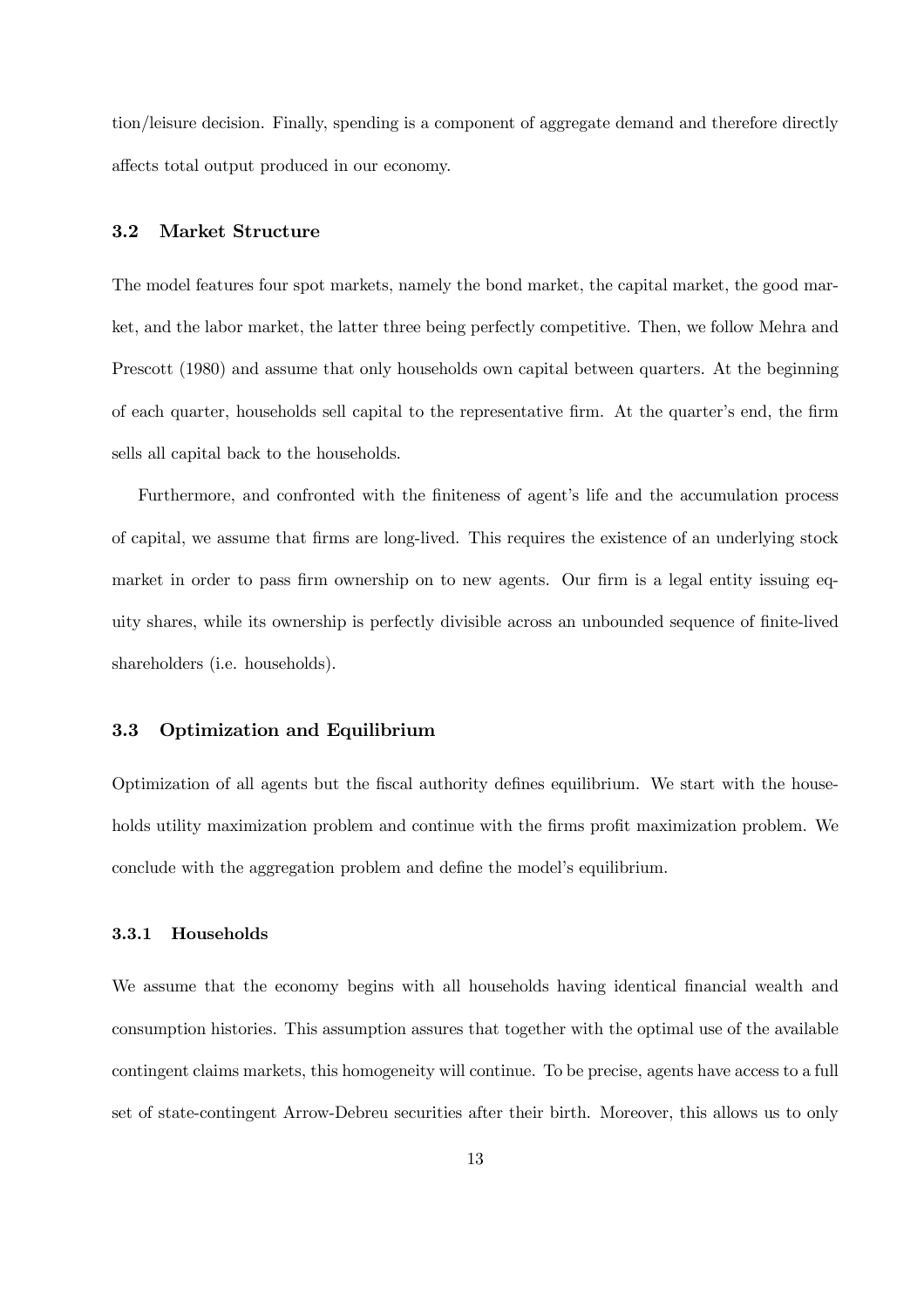consider the consumption and savings decisions of a representative household. The representative household faces the following intertemporal budget constraint

$$
\frac{B_{t+1}^s}{R_t} + Q_t K_{t+1}^s \le A_t^s + W_t N_t^s - T_t^s - C_t^s,
$$
\n(14)

where we define financial wealth,  $A_t^s$ , by

$$
A_t^s = \frac{1}{\vartheta} \left[ B_t^s + \left( (1 - \delta) Q_t + R_t^K \right) K_t^s \right],
$$
\n(15)

where  $Q_t$  represents the price of capital and  $R_t^k$  is the nominal rental rate of capital. In addition,  $B_t^s$  is a one-period government bond issued on a discount basis with an interest rate  $R_t$ .<sup>7</sup> The agent receives labor income  $W_t N_t^s$  and has to pay lump sum taxes  $T_t^s$  to the fiscal authority.

Further, there exists a transversality condition that prevents agents from going infinitely into debt

$$
\lim_{t \to \infty} \left\{ (\vartheta \beta)^t A_t^s \right\} \ge 0. \tag{16}
$$

The unique solution to the concave optimization problem, maximizing eq. (4) subject to the constraint (14), is (14) with equality and - assuming that the solution is interior - the marginal conditions for consumption, investment, capital, and hours

$$
\partial C_t^s : \frac{1}{C_t^s} = \zeta_t,\tag{17}
$$

$$
\partial I_t^s \quad : \quad q_t \left[ 1 - S \left( \frac{I_t^s}{I_{t-1}^s} \right) - S' \left( \frac{I_t^s}{I_{t-1}^s} \right) \frac{I_t^s}{I_{t-1}^s} \right] + \mathbb{E}_t \left[ \beta \frac{\zeta_{t+1}}{\zeta_t} q_{t+1} S' \left( \frac{I_t^s}{I_{t-1}^s} \right) \left( \frac{I_{t+1}^s}{I_t^s} \right)^2 \right] = 1, \tag{18}
$$

$$
\partial K_t^s \quad : \quad q_t = \mathbb{E}_t \left\{ \beta \frac{\zeta_{t+1}}{\zeta_t} \left[ R_{t+1}^K + q_{t+1} \left( 1 - \delta \right) \right] \right\}, \tag{19}
$$

$$
\partial N_t^s : - (N_t^s)^\varphi + \zeta_t W_t = 0. \tag{20}
$$

<sup>7</sup> In the United States, the maturity structure of government debt is fairly short: the median number is roughly two years.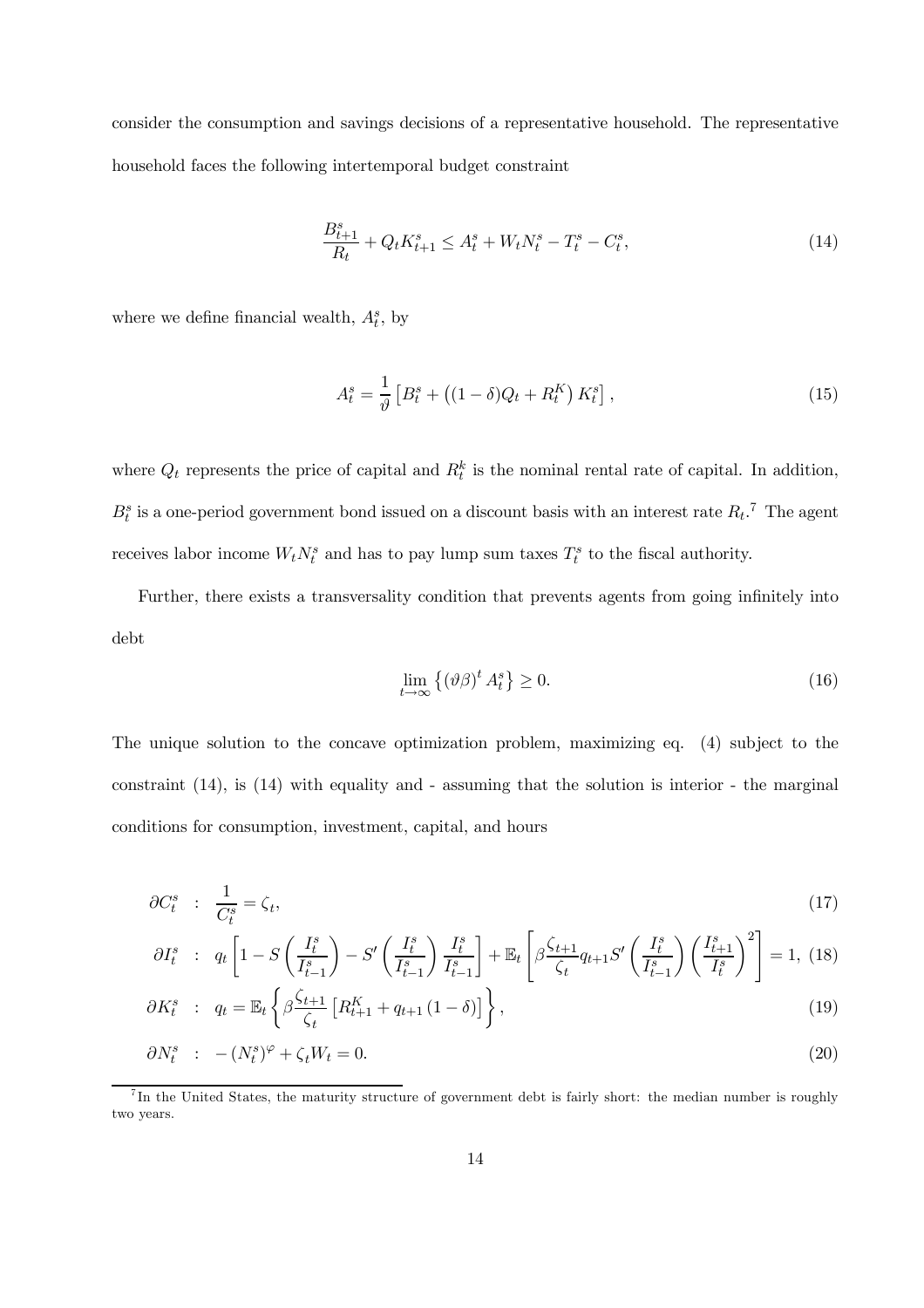Here,  $\zeta_t$ , is the Lagrangian multiplier on the budget constraint. Now, let us define  $H_t^s$  as human wealth given by  $\overline{1}$ 

$$
H_t^s = h_t^s + \mathbb{E}_t \left\{ \sum_{j=1}^{\infty} \vartheta^j \left[ \prod_{k=0}^{j-1} \frac{1}{R_{t+k}} \right] h_{t+j}^s \right\},\tag{21}
$$

where we use  $h_t^s = W_t N_t^s - T_t^s$ . Human wealth can be interpreted as the expected, discounted stream of labor incomes and profits net of taxes.

In the next step, the budget constraint can be re-written as

$$
A_{t+1}^s = R_t \left[ A_t^s - C_t^s + h_t^s \right]. \tag{22}
$$

Solving this equation forward and using the Euler equation one can find the equation for individual consumption,

$$
C_t^s = (1 - \beta \vartheta) \left[ A_t^s + H_t^s \right]. \tag{23}
$$

This equation relates individual consumption to aggregate wealth, driven by financial and human wealth. As in Blanchard (1985), aggregate consumption is a linear function of total aggregate wealth. The household therefore consumes only a share of her financial wealth. This share is driven by the discount factor and the probability of surviving. We will later on come back to a more detailed discussion of this equation.

#### 3.3.2 Firms

As we assumed that technology is constant returns to scale, we can focus on the solution to the optimization program of only one price taking firm.

This firm faces the cost minimization problem, viz. to choose the optimal input factor combination  $\{K_t, N_t\}$  to produce a given output level,  $Y_t$ , and given their respective perfectly competitive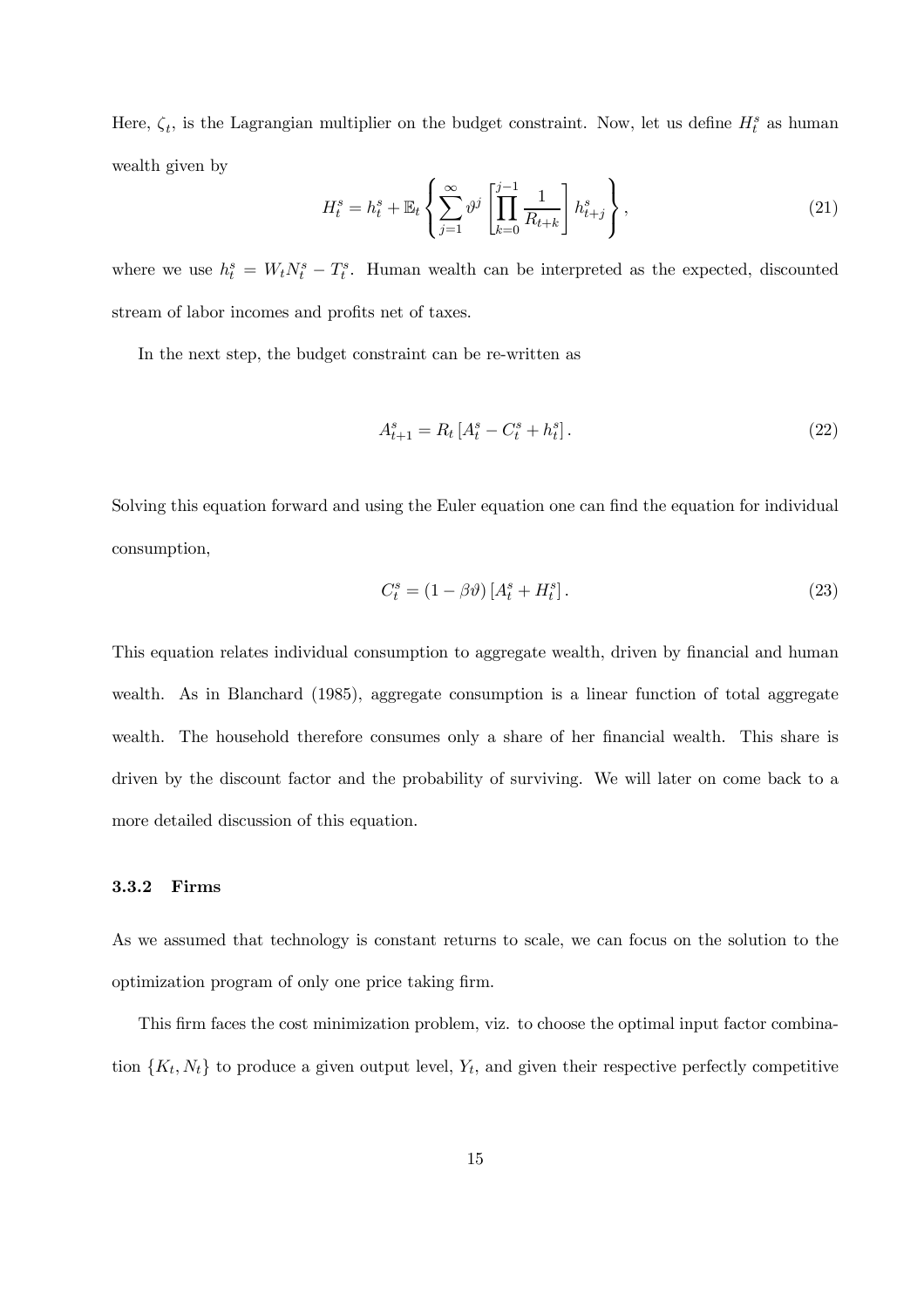prices. This problem is analogous to maximizing profits, hence the firm solves

$$
\max_{\{N_t, K_t\}_{t=0}^{\infty}} \left\{ Y_t - W_t N_t - R_t^k K_t \right\},
$$
\n(24)

subject to the production frontier, eq. (7).

The solution to this sorting problem is an optimal capital-to-labor ratio,

$$
\frac{K_t}{N_t} = \frac{\alpha}{1 - \alpha} \frac{W_t}{R_t^K},\tag{25}
$$

i.e. a relation between payments and factors. Furthermore, we can find the standard expressions for the factor prices given by

$$
W_t = \frac{\left(1 - \alpha\right) Y_t}{N_t}, R_t^K = \frac{\alpha Y_t}{K_t}.\tag{26}
$$

#### 3.3.3 Aggregation

The aggregate value,  $X_t$ , of any individual variable,  $X_t^s$ , is obtained according to

$$
X_t = (1 - \vartheta) \sum_{s=0}^{\infty} \vartheta^s X_t^s. \tag{27}
$$

Here, s refers to the generation born at period  $t - s$ . Then, aggregation of equations (22) and (23) over the generations alive at time  $t$  gives

$$
A_{t+1} = R_t [A_t - C_t + h_t], \qquad (28)
$$

$$
C_t = (1 - \beta \vartheta) [A_t + H_t]. \tag{29}
$$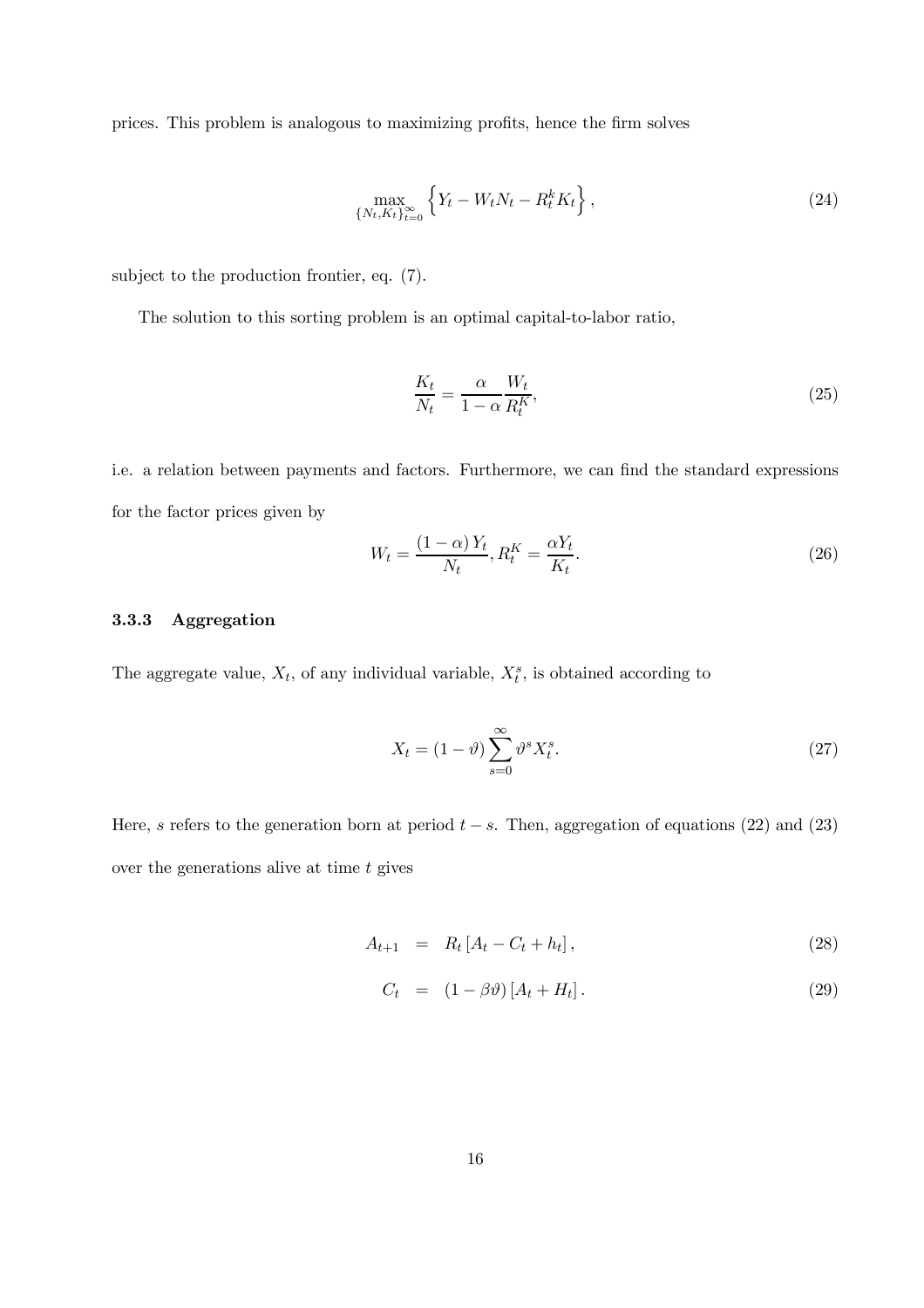Using those two equations, one can derive an expression for aggregate consumption

$$
C_t = \mathbb{E}_t \left\{ \frac{1}{R_t} \left[ \frac{\psi}{1 - \psi} (1 - \vartheta) A_{t+1} + \frac{\vartheta}{1 - \psi} C_{t+1} \right] \right\},\tag{30}
$$

where  $\psi = (1 - \beta \vartheta)$ . Notice, that as in the Blanchard (1985) model, labor income is equally distributed across agents, which simplifies the wealth distribution since all agents have the same human wealth and ensures that we can solve the aggregation problem. This assumption implies that all agents have positive labor supply and the same productivity.

As we have seen in the derivation of the equation for individual consumption, the households' consumption decision is driven by three forces. First, as usual the interest rate impacts the households' intertemporal decision. Second, the expectation of future consumption weighted by the probability of surviving, also reflects the consumption smoothing incentive, which is the standard implication of the permanent income hypothesis. Third, and driven by the perpetual-youth structure of our model, financial wealth drives the consumption decision. The higher the probability of surviving, the smaller consumption will be, as the permanent income hypothesis implies that households will smooth consumption. It is also straightforward that in the Ricardian benchmark case,  $\vartheta = 1$ , only the standard elements, the interest rate and future consumption, will determine present consumption. However, if we assume that  $\vartheta < 1$ , the path of consumption is also driven by the dynamics of financial wealth. This idea goes back to the seminal contribution from Barro (1974), showing that under certain conditions, government bonds are net wealth for households. Note that financial wealth in our model is also driven by interest payments on capital.

#### 3.3.4 Equilibrium and Calibration

A competitive equilibrium in our model is defined as follows.

#### Definition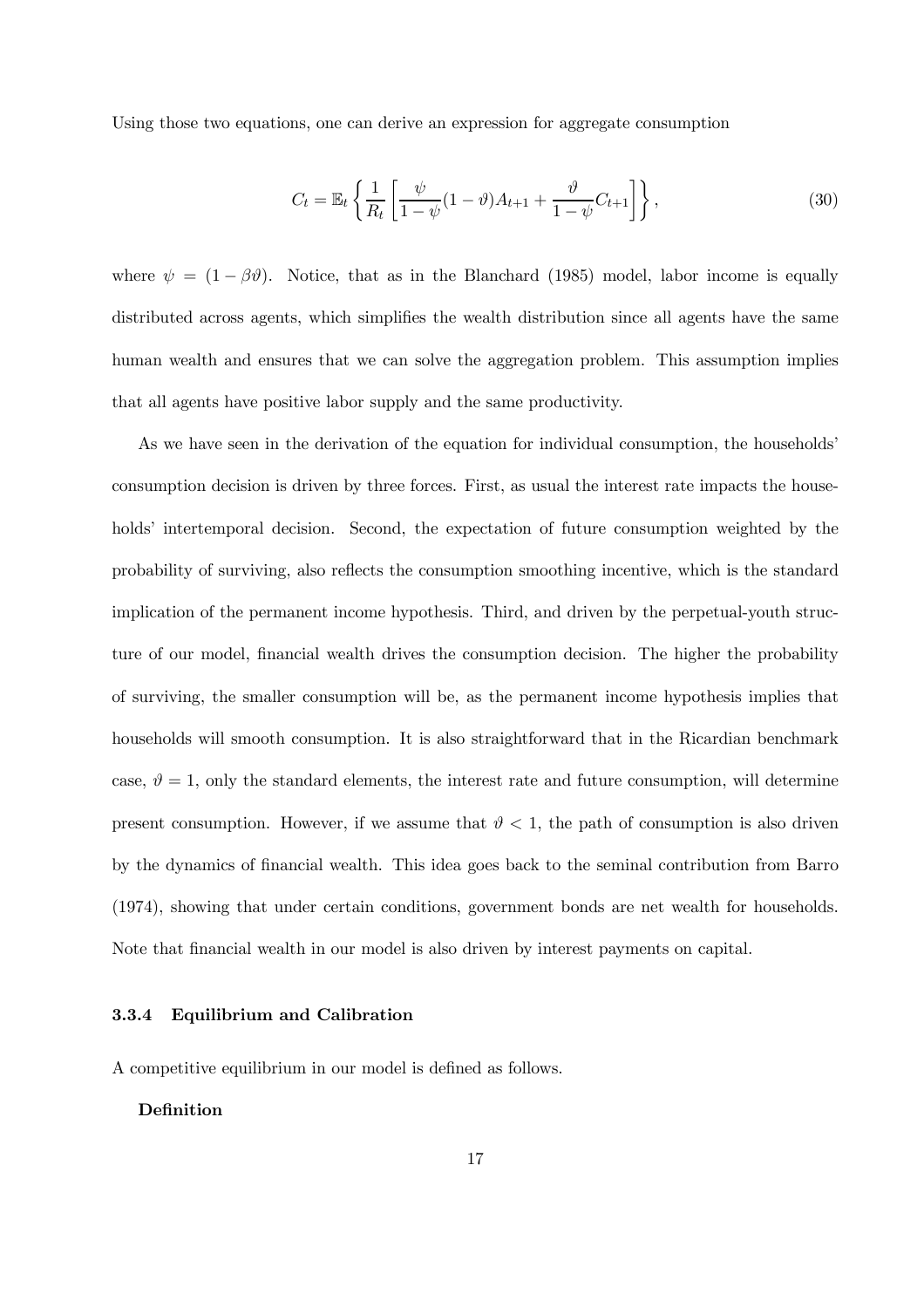A competitive equilibrium for given initial conditions, the stochastic process  $\{Z_t\}$  and a set of prices  $\{R_t, q_t, R_t^K, W_t\}$ , is a tuple of processes for  $\{C_t, A_t, I_t, K_t, N_t, Y_t, B_t, G_t, \tau_t\}$  such that

#### 1. Household optimality

Given  ${W_t, R_t, R_t^K}$ , the processes for  ${C_t^s, A_t^s, I_t^s, N_t^s, K_t^s}$  solve the optimization problem for any individual agent out of generation  $s$ , maximizing  $(4)$  subject to  $(14)$  and the transversality condition (16) holds.

#### 2. Aggregation

Individual variables are transformed into aggregate variables according to (27).

#### 3. Profit maximization

The process for  $\{K_t, N_t\}$  solve the optimization problem, maximizing (24) subject to (7). Processes for  $W_t$  and  $R_t^K$  follow (26).

#### 4. Fiscal policy

The processes for  ${B_t, G_t, \tau_t}$  are determined by (13) and (12), while the government budget constraint, (11), holds with equality.

#### 5. Market clearing

In equilibrium, factor and goods market clear and any feasible allocations are those satisfying

$$
Y_t \ge C_t + I_t + G_t. \tag{31}
$$

Then, the set of equations forming the rational expectation equilibrium is log-linearized around the non-stochastic steady state and solved by applying the Sims (2002) algorithm.

The calibration of the model is on a quarterly basis for the United States and parameter values are set according to stylized facts and the relevant literature.

We set the discount factor to  $\beta = 0.998$ . The probability of death,  $1 - \vartheta$ , is set to 0.015 as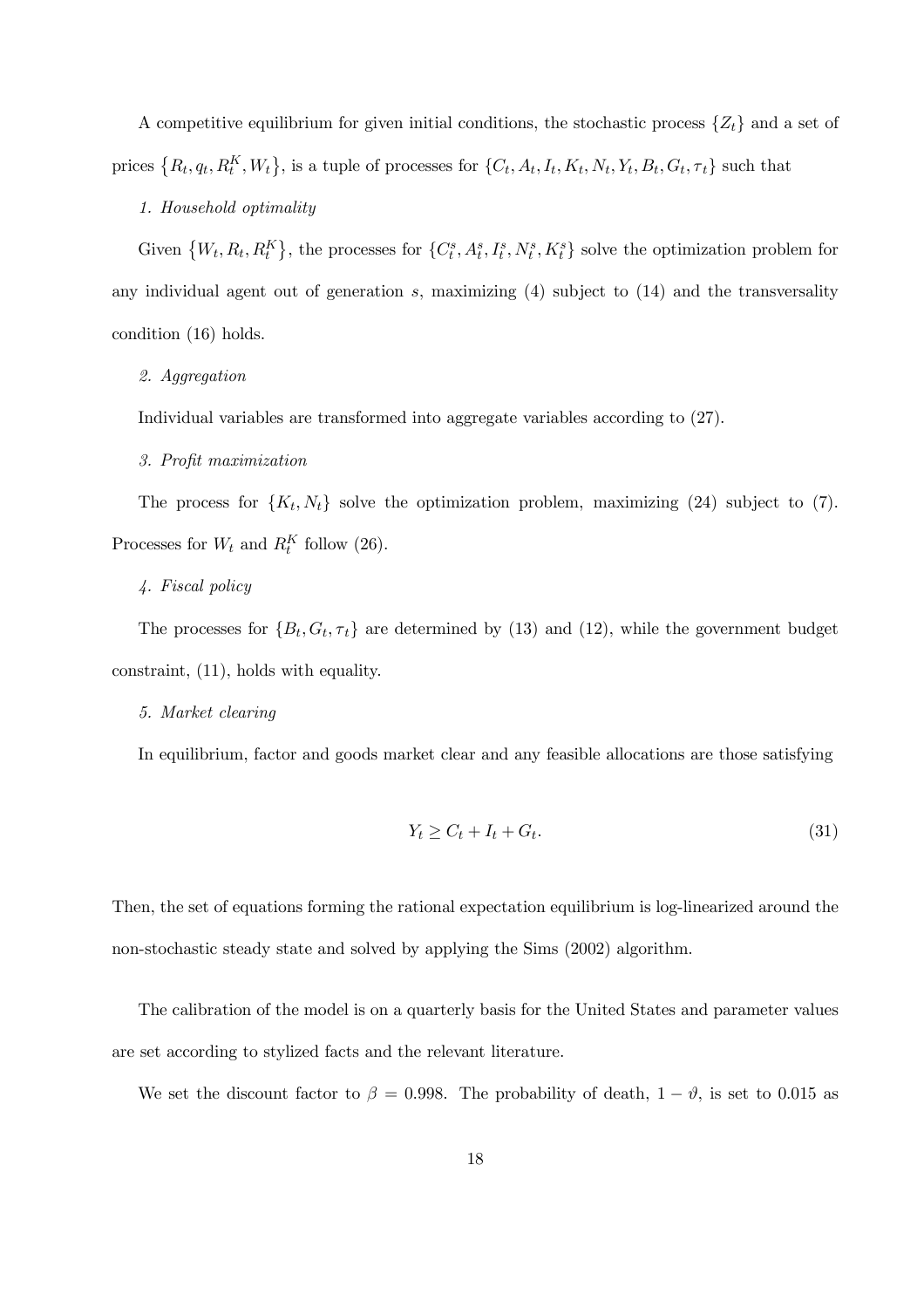in Leith and Wren-Lewis (2000). We will provide a robustness check of this crucial parameter and discuss its role for business cycle fluctuations. According to the estimations from Leeper et al. (2010a), we set  $\varphi = 2$ , which implies a Frisch labor supply elasticity of 0.5. Then, we set the elasticity of output to capital,  $\alpha$ , to 0.3 which implies a labor share of 70 percent. The capital depreciation rate is set to 0.025, which is equal to a 10 percent annual depreciation rate. Tobin's q in steady state is set to unity. Steady state government consumption is set to 0.2 to match postwar U.S. data as shown in Baxter and King (1993).

The level of government debt in steady state, B, is set to 0.3396 as in Leeper et al. (2010). This value is choosen because it coincides with the share of federal debt held by private domestic investors in the United States. Therefore, we ensure not to overestimate the effectiveness of our new channel, by assuming that all government bonds are held by households.

Then, steady state taxes are given by  $\tau = G - \left[\frac{\beta - 1}{\beta}\right]$ β  $B$ . The steady state capital rental rate follows  $\bar{R}^k = \frac{1}{\beta} - (1 - \delta)$  and steady state aggregate technology,  $\bar{Z}$ , is set to unity. The autocorrelation of the technology shock is set to 0.9 and its variance is 0.0049, which matches the empirically observed volatility of U.S. GDP of 1.62 percent. Then, the steady state values for output, consumption, hours, and capital are given by the solution to the following linear system

$$
\bar{Y} - \bar{C} - \bar{I} - \bar{G} = 0,
$$
\n
$$
\bar{Y} - \bar{K}^{\alpha} \bar{N}^{1-\alpha} = 0,
$$
\n
$$
\bar{R}^{K} - \alpha \frac{\bar{Y}}{\bar{K}} = 0,
$$
\n
$$
\bar{N}^{1+\varphi} - (1-\alpha) \frac{\bar{Y}}{\bar{C}} = 0.
$$
\n(32)

Finally, we need to calibrate the four parameters governing the fiscal rules. To do so, we estimate a SVAR adding the time series for government spending and tax revenues. Then, table 1 presents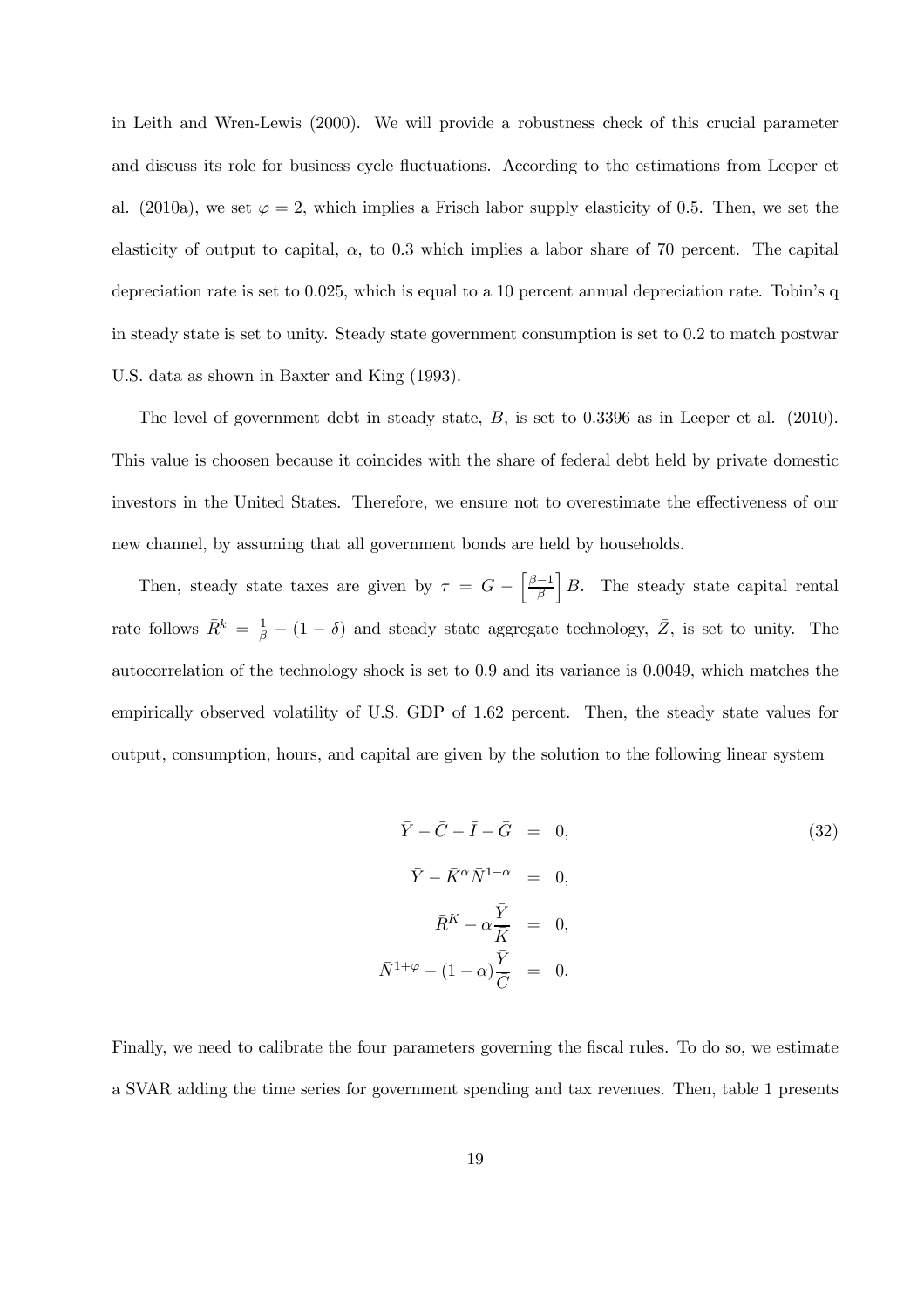the point estimates for the parameters obtained from the SVAR estimation.

| Parameter  | Estimate | S.E.   |
|------------|----------|--------|
| $\tau_B$   | 0.0014   | 0.0182 |
| $\tau_Y$   | 0.2077   | 0.0572 |
| $\gamma_B$ | 0.0255   | 0.0060 |
|            | 0.0077   | 0.0189 |

Table 1: SVAR point estimates for the fiscal rule parameters.

We find that taxes as well as spending react positively to changes in output and debt. Spending reacts stronger to changes in debt than taxes do (0.0255 vs. 0.0014). On the flipside, taxes react much stronger to variations in output (0.2077 vs. 0.0077). However, we find that the response of taxes to debt as well as the response of spending to output is insignificant. Therefore, taxes mainly respond to output changes, while government spending reacts mainly to changes in debt.

Furthermore, the parameter values for the tax rule are at the lower bound of existing results by Leeper et al. (2010a, 2010b) ranging from -0.023 to 0.51 for the response of taxes to changes in debt, and 0.24 to 2.1 for the responsiveness of taxes to variations in output. However, the results for the government spending rule imply countercyclical movements. Here, the values range from -0.031 to -0.022 for the response of spending to changes in debt, and from -0.084 to -0.0064 for variations in output. Overall, we find that the responsiveness of taxes and spending is at the lower bound of the existing results obtained by applying Bayesian methods.

At the end of this section, we need to explain the way we calibrate the counterfactual, namely the countercyclical debt scenario. We multiply each value in the two fiscal rules by −1 to generate a countercyclical relationship between output and debt. Notice that our model is linear around its steady state. Therefore, the absolute size of fiscal policy effect is identical across regimes and we hence generate symmetric effects of pro- and countercyclical debt. Therefore, we exclude the possibility of creating results that are only driven by putting different (absolute) weights on the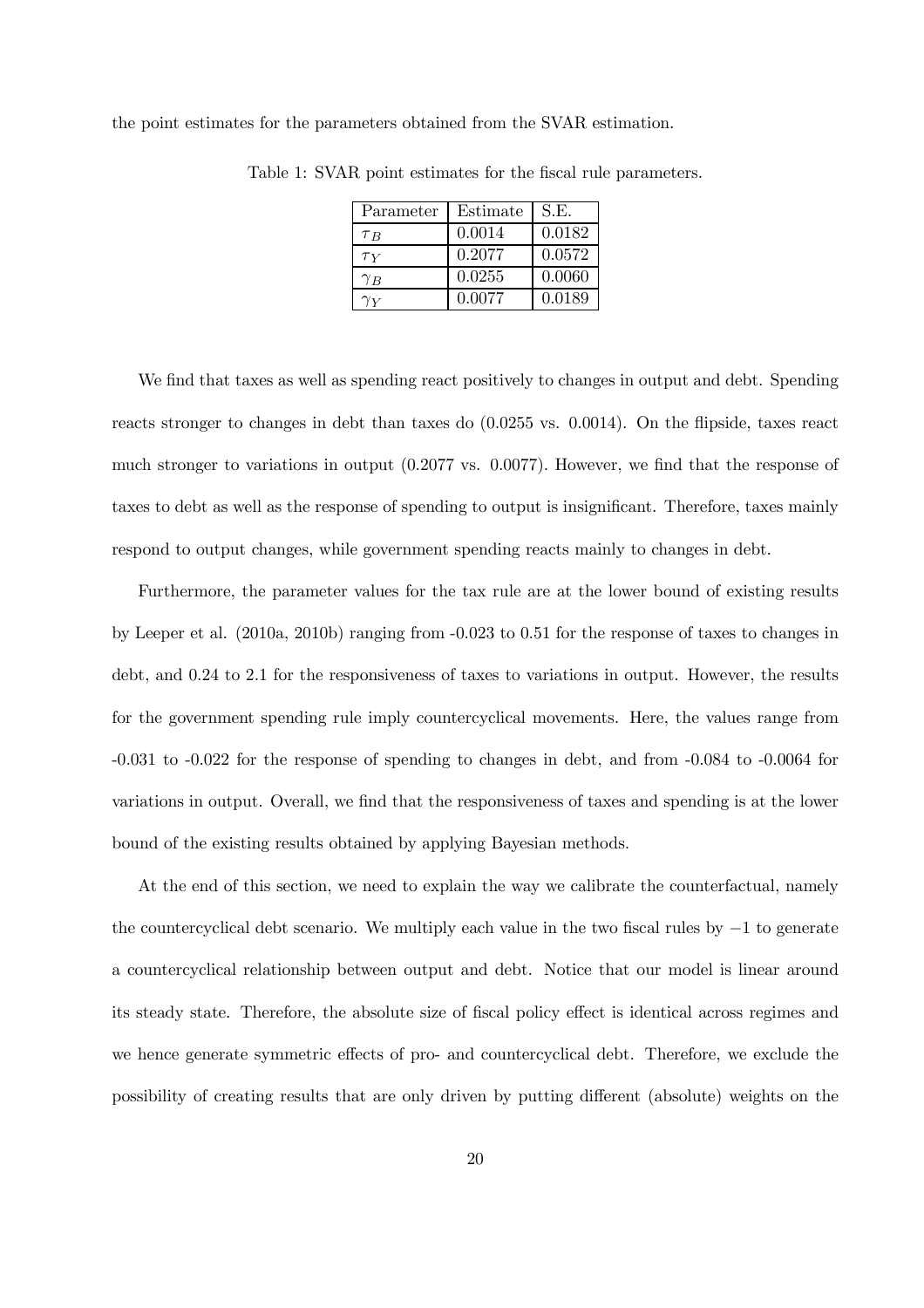components in the fiscal rules.

# 4 Discussion

In the following, we want to discuss the response of our model to a mean-reverting, one percent favorable technology shock for two different calibrations of fiscal policy. In one case, the fiscal rules are calibrated such that debt moves procyclical, while in the other case debt moves countercyclical. The response of our model economy for those two cases is presented in Figure 2. Assume that our economy is hit by a positive, stationary technology shock. This shock will increase output and - as we have learned from our empirical analysis - debt will positively co-move with output. As debt increases, households feel richer, because debt is net wealth in the perpetual youth model. Consistently, this wealth effect affects the households' consumption-leisure decision and the labor supply schedule is shifted inwards, such that agents supply less labor compared to the countercyclical case. On the flipside, we observe that households consume less if debt moves procyclical over the cycle. Coherently, we see that output deviations are smaller and less persistent in response to the shock, which implies jointly with the behavior of households, that investment activity is lower in the procyclical case. This spills over to a smaller build up of the capital stock and a less persistent adjustment process. Intuitively, this creates further repercussions for household's wealth since financial wealth is also driven by the value of the capital stock.

We can draw the conclusion that fiscal policy affects the size of the wealth effect steaming from the change in debt, namely by putting different weights on their two goals defined in the fiscal rules.

Our stabilizing result can nicely be inferred from Table 2. Here, we present the relative standard deviation of key variables for the two fiscal policies considered as well as the difference,  $\Delta$ , in percent.

As we have seen before, the economy with procyclical debt is significantly less volatile. We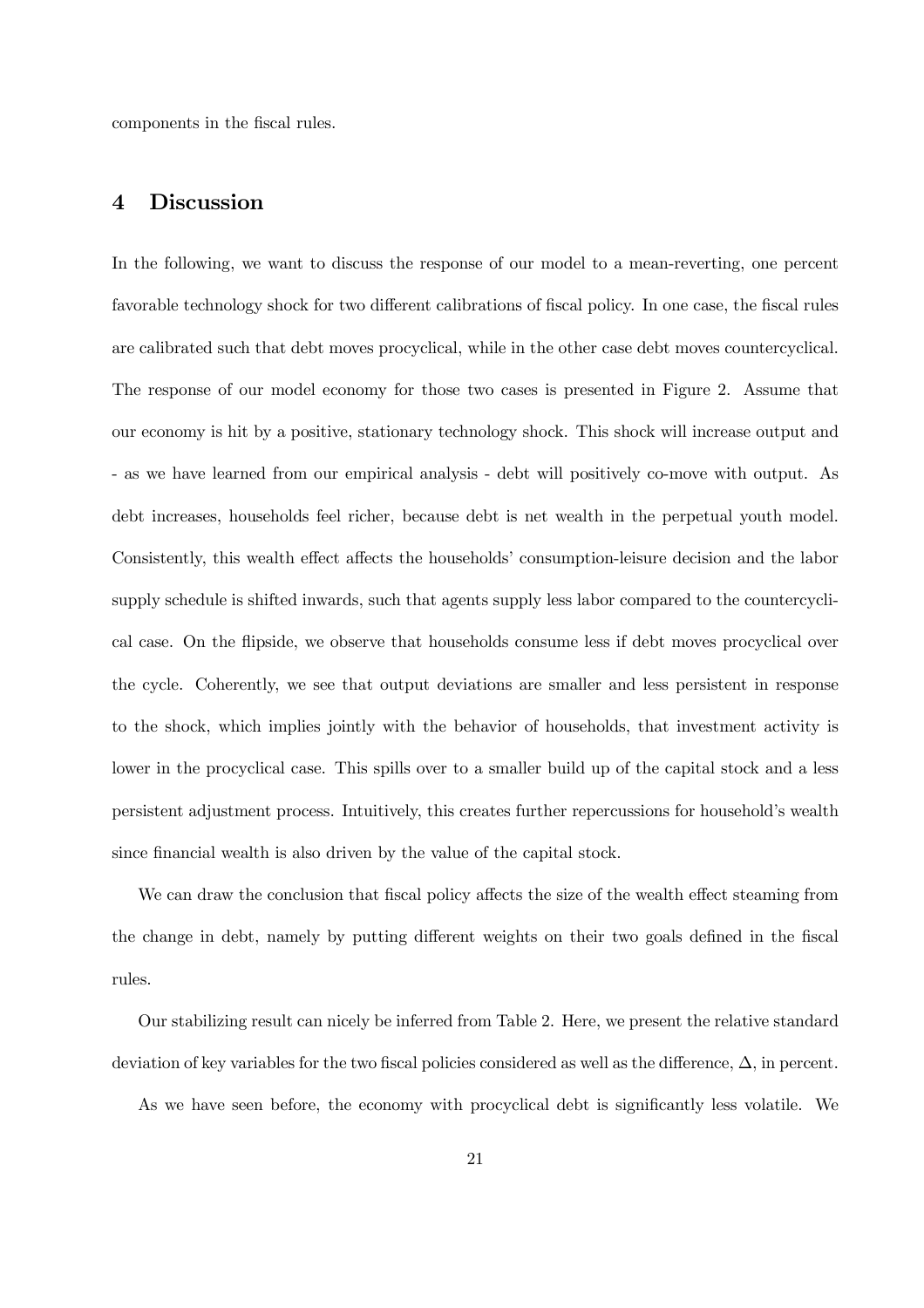

Figure 2: Model response to positive technology shock for counter- and procyclical debt. Horizontal axes measure quarters, vertical axes measure deviations from steady state. Blue, solid line is procyclical policy and red, dashed is countercyclical policy.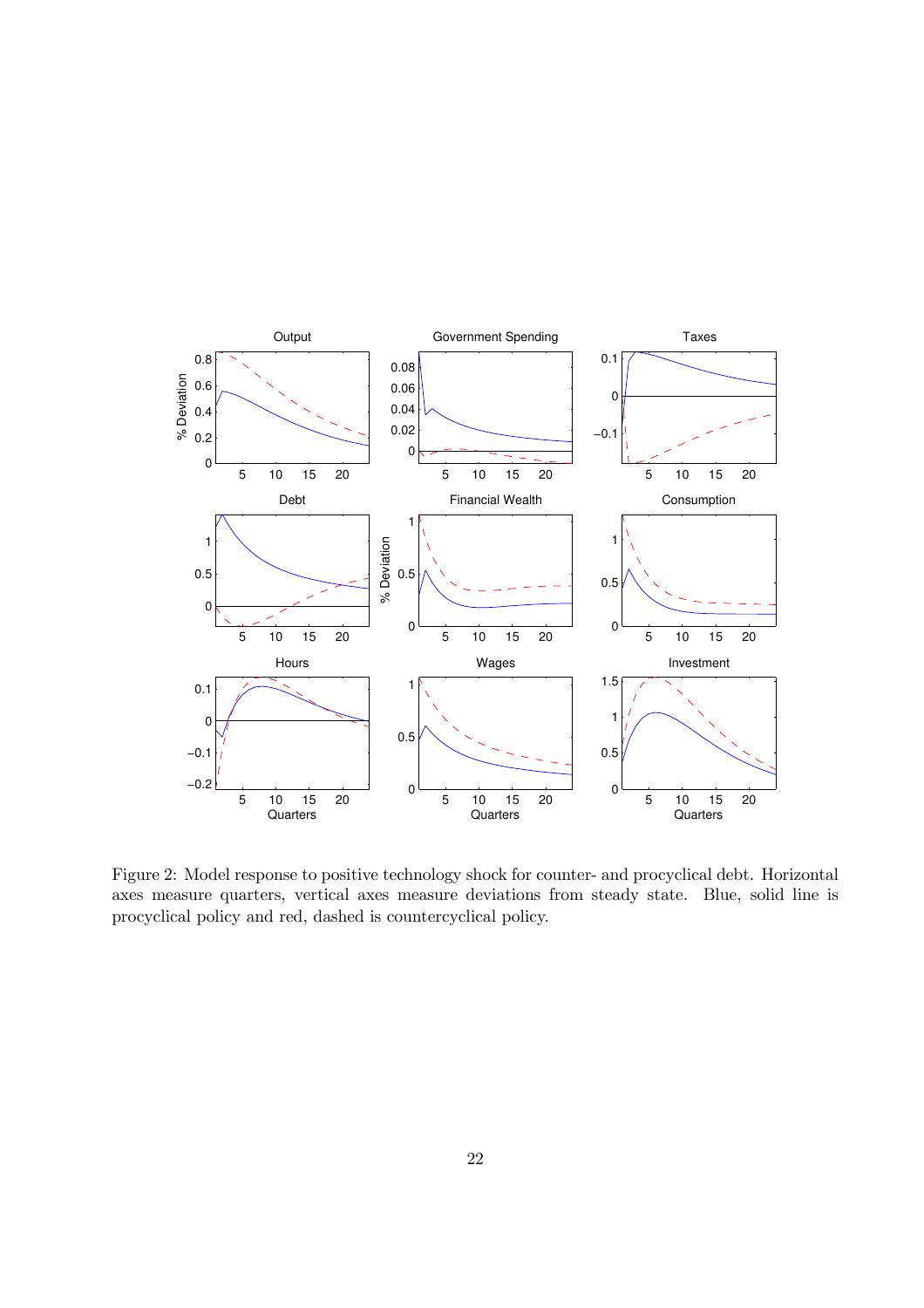| Table 2: Relative standard deviation for the two fiscal policies. Rstd is relative standard deviation |  |  |  |  |  |  |  |
|-------------------------------------------------------------------------------------------------------|--|--|--|--|--|--|--|
| with respect to output. Data values are taken from King and Rebelo (2000). Values for debt,           |  |  |  |  |  |  |  |
| spending, and taxes are based on own computations.                                                    |  |  |  |  |  |  |  |

|         | Data     | Procyclical | Countercyclical | Δ                |
|---------|----------|-------------|-----------------|------------------|
| std(Y)  | 1.81     | 0.75        | 1.17            | $-0.36$          |
| Rstd(C) | 0.74     | 0.77        | 0.94            | $-0.18$          |
| Rstd(N) | 0.99     | 0.21        | 0.21            | $\left( \right)$ |
| Rstd(I) | 2.93     | 2.05        | 1.91            | 0.07             |
| Rstd(W) | 0.38     | 0.88        | 0.95            | $-0.07$          |
| Rstd(G) | 0.07     | 0.08        | 0.03            | 2.67             |
| Rstd(T) | 0.12     | 0.21        | 0.21            | 0                |
| Rstd(B) | $2.80\,$ | 2.01        | 1.06            | 1.90             |

find that the volatility of output is 0.75 compared to 1.17 in the countercyclical case. This implies a stabilizing effect of 36 percent for output. The main difference can be found in the standard deviation of consumption. Since in our perpetual-youth model if policy affects debt, debt will effect household's wealth which directly drives the consumption/labor decision. We find that the standard deviation of consumption in the procyclical case is 0.77, while it is 0.94 in the countercyclical case. Furthermore, the second important dimension is labor supply. We find that the relative volatility stays roughly constant at 0.21. However, the absolute standard deviation of hours is significantly reduced (0.0016 vs. 0.0025). Here, we can identify the dampening effect of the wealth effect steaming from the procyclicality of government debt. This is further supported by exercises with different utility functions. If we shut down the wealth effect in the model, we observe much higher standard deviations of consumption and labor supply.<sup>8</sup> This proves that the positive wealth effect from government debt significantly effects the household's optimal allocation decision and explains why countercyclical policy is destabilizing.

Consequently, wages are less volatile since output and labor supply now move less volatile over the cycle. Standard deviation of investment is larger in the procyclical regime with 2.05 versus 1.91

<sup>8</sup>To be precise, we use log-log preferences and preferences suggested by Greenwood et al. (1988) that generate a small short-run wealth effect.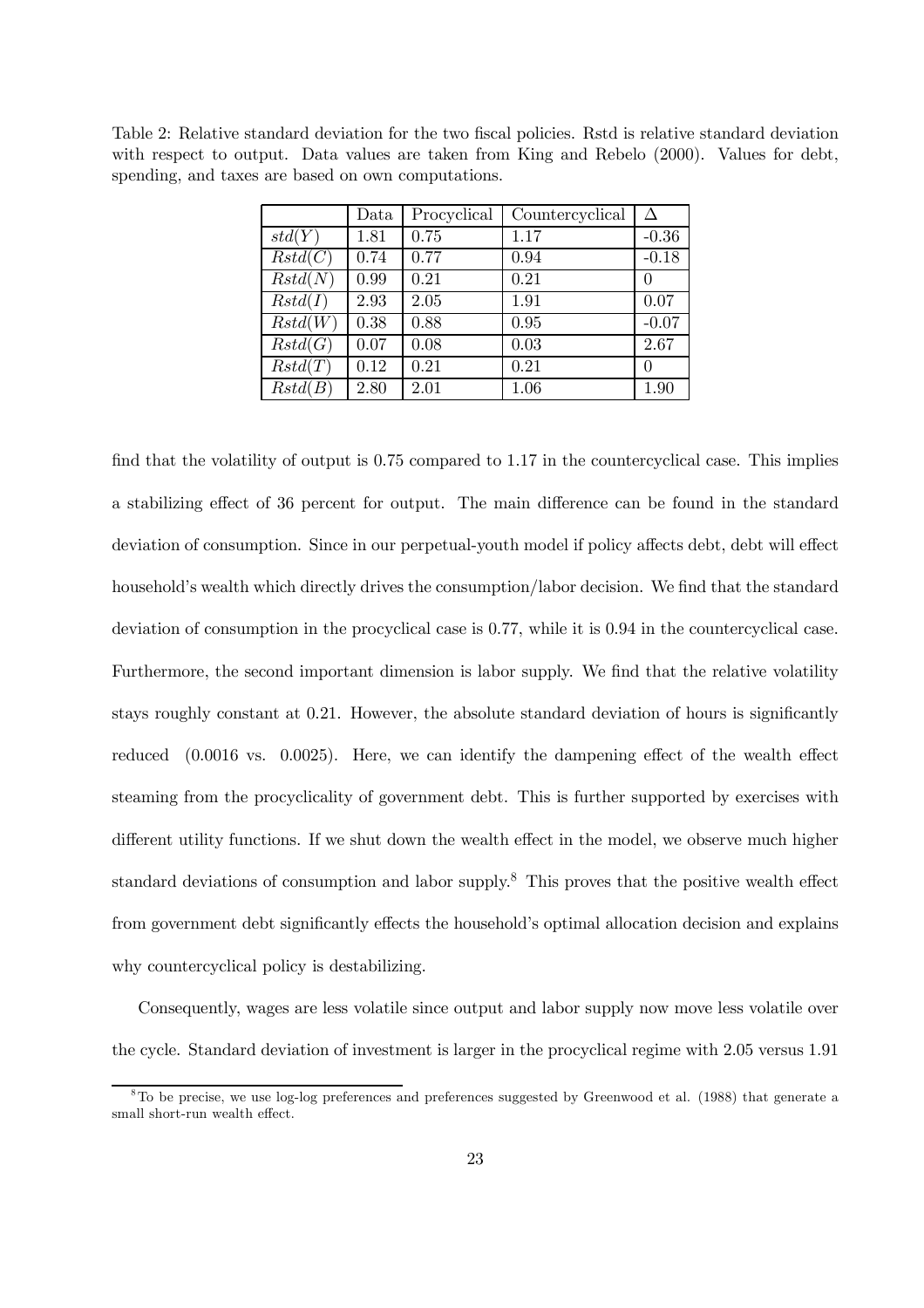in the countercyclical one. Finally, we observe that government spending is almost three times as volatile in the procyclical calibration, 0.08, as in the countercyclical example, 0.03. However, the volatility of taxes stays put at 0.21. Finally, the difference in volatility for government debt is large. In the procyclical case we obtain a standard deviation of 2.01, while in the countercyclical case, we obtain a value of 1.06. Hence, debt is almost twice as volatile, if fiscal policy is procyclical.

### 5 Robustness

First, we want to provide a robustness check on the parameters in the fiscal rules. A central result relates to generating the counterfactual. While there should be no disagreement about the multiplication by  $-1$ , it is less clear that all parameters have to be changed. In fact, it is possible to generate countercyclical debt by multiplying less than all four parameters. However, the following holds: every combination of fiscal rule parameters multiplied by −1 that generate countercyclical debt, will generate larger second moments compared to the procyclical case. Hence, our results are robust to different ways to generate the counterfactual.

A related, though different, question is how the volatilities are effected by different values of the important fiscal rule parameters,  $\gamma_B$  and  $\tau_Y$ . To answer this question we plot the relative standard deviation of consumption as a function of those two parameters (see Figure 3). We observe a sharp decline of relative volatility in the upper-right corner of the  $\tau_Y \gamma_B$  plane, which is the procyclical debt part of this figure. In detail, there is a sharp decline of volatility once  $\gamma_B$  turns positive and  $\tau_Y$  is not too negative. We can conclude that the value of  $\gamma_B$  mainly drives the volatilities in this model.

At the end of this section, we want to stress the importance of the assumption on the probability,  $1 - \vartheta$ . For this purpose, Figure 4 plots the difference in the relative standard deviations of key macro variables between pro- and countercyclical debt as a function of the probability to decease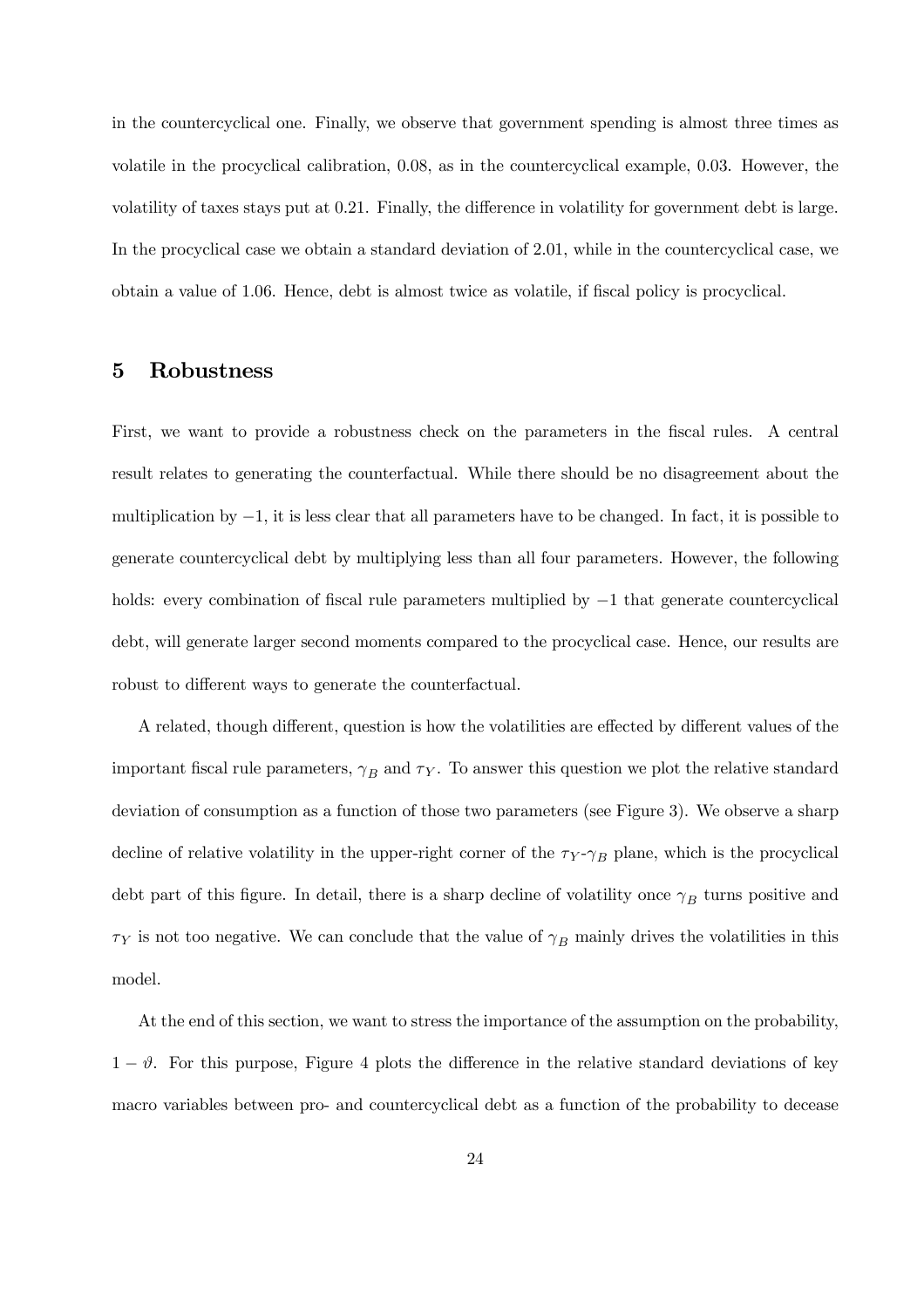

Figure 3: Contour plot of the relative standard deviation of consumption as a function of  $\gamma_B$  and  $\tau_Y$ .

on the interval [0.01, 0.02]. To get an intuition for those values, consider that a death probability of 0.01 implies a lifetime of 100 periods, while a value of 0.2 implies a lifetime of 5 periods. Our baseline calibration of 0.015 results in an expected lifetime of roughly 70 periods. The figure shows that the difference between pro- and countercyclical debt for output, consumption, and hours stays negative over the interval. For investment, the opposite holds. Hence, we confirm that our result that procyclicality generates smaller volatilities of key variables holds independently from the value of the death probability. Further, we infer that a shorter lifetime (a larger value of  $1 - \vartheta$ ) increases the difference between the two scenarios. This finding is in line with the intuition about the effects of fiscal policy for Non-Ricardian agents. The shorter the lifetime, the less likely it is that the agents have to face the higher financing burden and the more effective fiscal policy will be.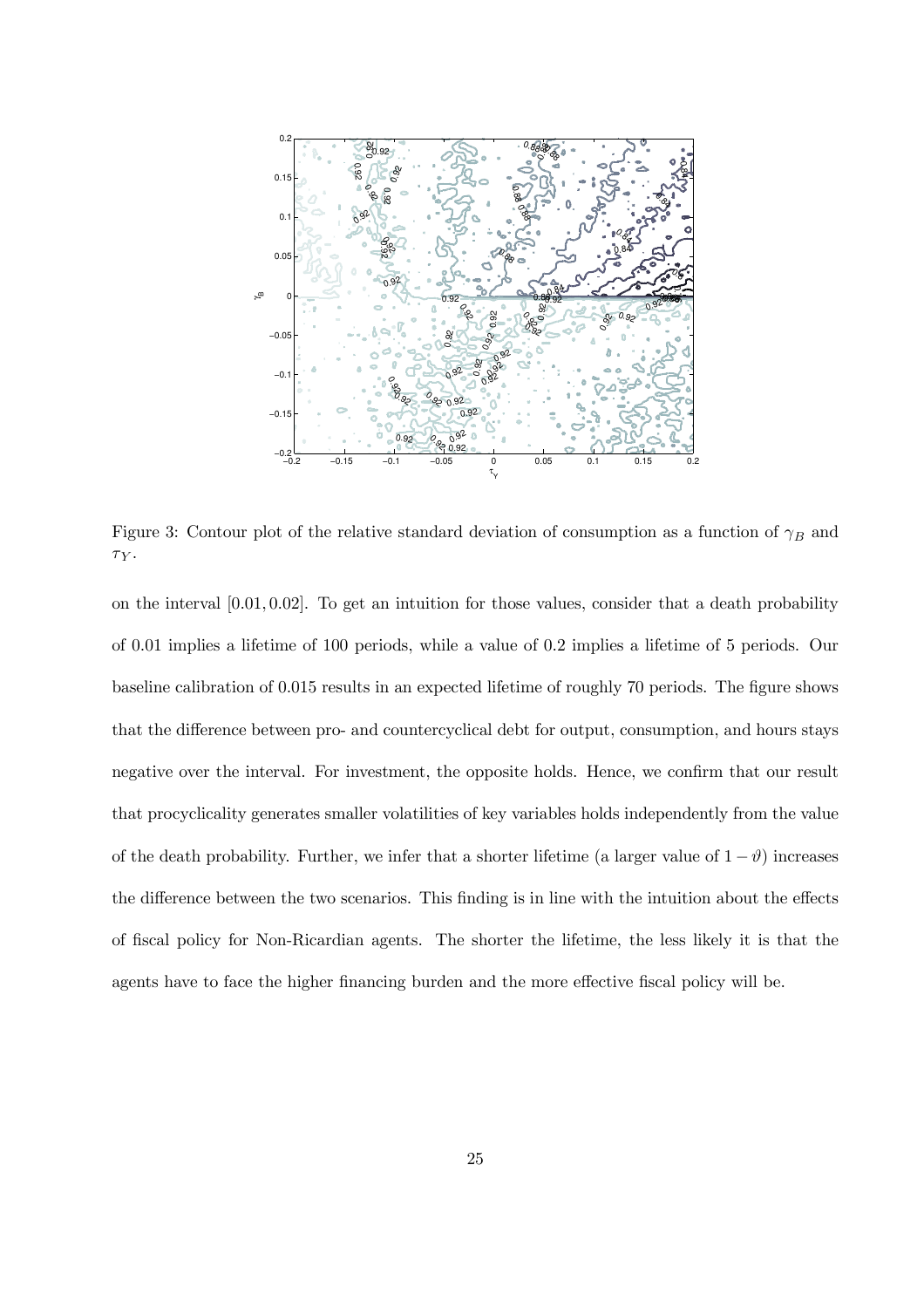

Figure 4: Difference in relative standard deviations w.r.t. output between pro- and countercyclical debt as a function of the probability  $1 - \vartheta$ . For output, we plot the standard deviation.

# 6 Conclusion

The main contribution of this paper is theoretical. We show that government debt, as being a component of household's financial wealth, creates an additional wealth effect that has sizable effects on the business cycle. We interpret this channel as an additional automatic stabilizer of economic activity. Therefore, we present a new channel through which governments can influence cyclical fluctuations and achieve macroeconomic stability. The striking consequence is that classical (countercyclical) Keynesian fiscal policy destabilizes the business cycle in our framework.

In detail, this paper has two contributions. First, we systematically analyze the relation between output and government debt. For this purpose, we estimate a structural VAR identified by longrun restrictions to shed light on the underlying relationship between debt and output. Further, we estimate the parameters in fiscal rules describing the dynamics of spending and taxes. We find that debt is procyclical in output over the U.S. business cycle. Further, government spending is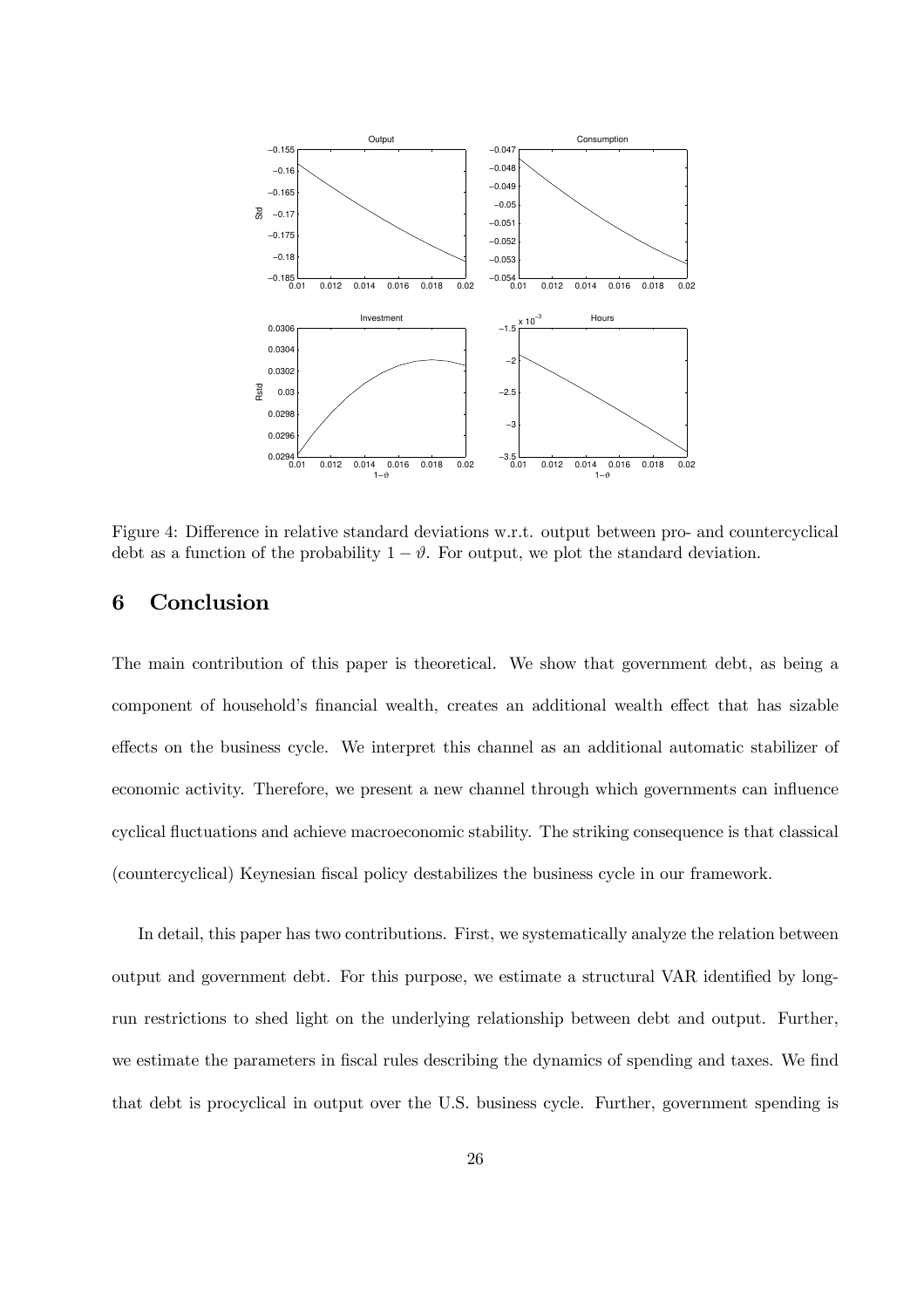procyclical, while tax revenues are countercyclical.

Second, we build a Real Business Cycle model of the U.S. economy with Non-Ricardian agents. By implementing fiscal rules with endogenous feedback to output and debt, we are able to generate pro- and countercyclical fiscal policy. Further, fiscal rules allow us to write debt as a function of output, hence, creating an automatic stabilization role for debt. With those instruments, we show that standard deviations of key macroeconomic variables are significantly higher, if debt is countercyclical.

The intuition is an additional wealth effect that affects economic activity. The mechanism works as follows. In the perpetual-youth model, ceteris paribus, government debt is wealth from the household's perspective, because they are likely to not being affected by the higher tax burden of expansionary fiscal policy in the future. Higher productivity will increase output and - in the case of procyclical debt - debt will increase. This increase will lead to a rise in financial wealth of households. This additional wealth effect, which is not present in standard business cycle models, shifts the labor supply schedule inwards and agents supply less labor and consume more.

The implications for public policy are potentially severe and provocative. We have shown that in our framework the preferable policy instrument for business cycle stabilization is not the canonical, countercyclical Keynesian-type policy but, instead, procyclical policy. Further, fiscal policy can affect the size of the additional wealth effect steaming from the change in debt, namely by putting different weights on their two goals.

Finally, let us stress two limiting factors that should motivate future research. First, the interactions between fiscal and monetary policy rules should be analyzed to discuss the role of monetary policy. Besides implications for business cycle fluctuations, the channel might add to the discussion of fiscal determinations of the price level. We have seen that the discussed channel works for a all shocks that affect output. Hence, the combination of fiscal rules and Non-Ricardian agents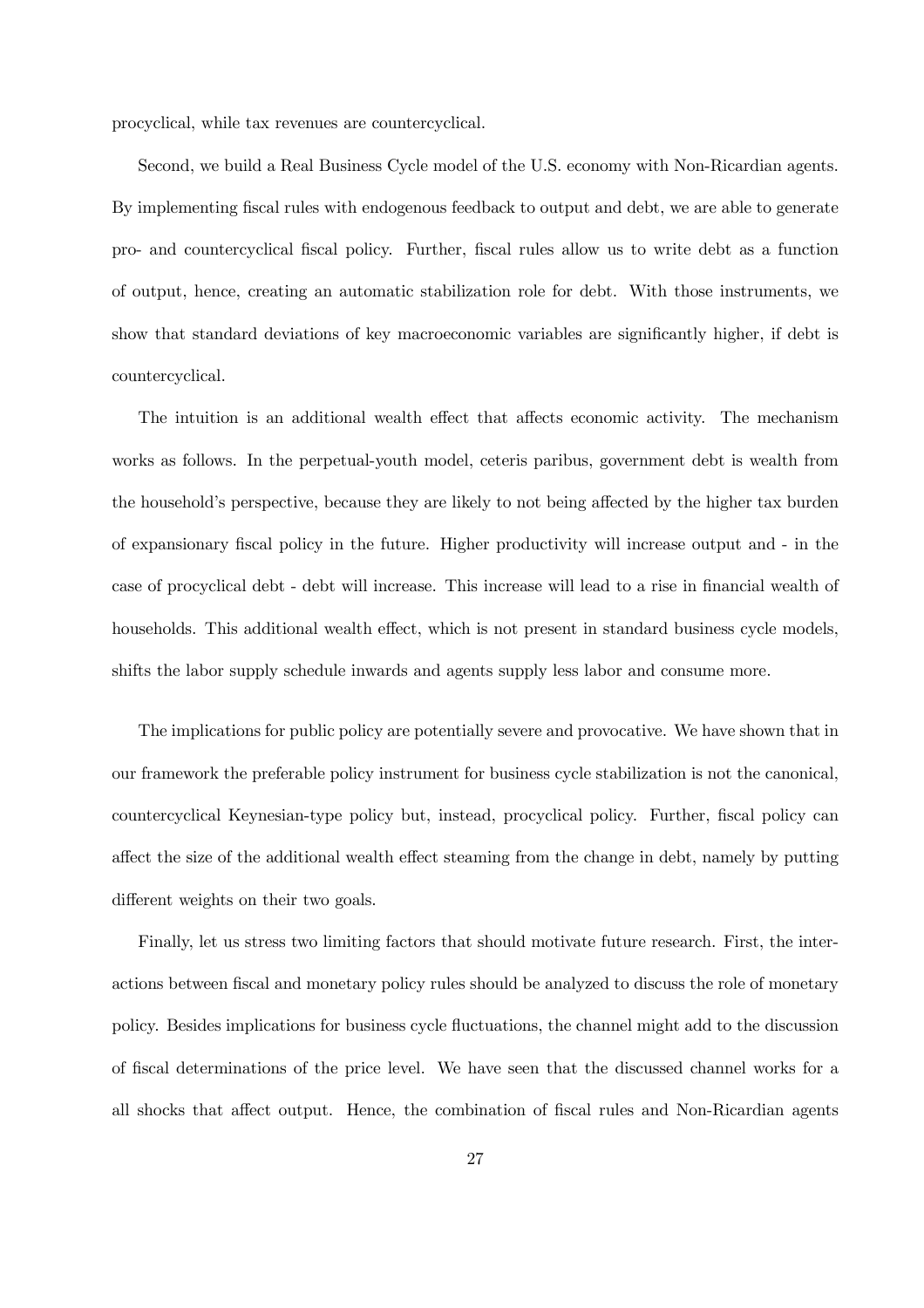allows fiscal policy to be of relevance for price level determination even for non-fiscal disturbances as stressed by the fiscal theory of the price level.

Lastly, a richer set of policy instruments, e.g. distortionary taxes and transfer payments, should be considered to allow for more detailed recommendations.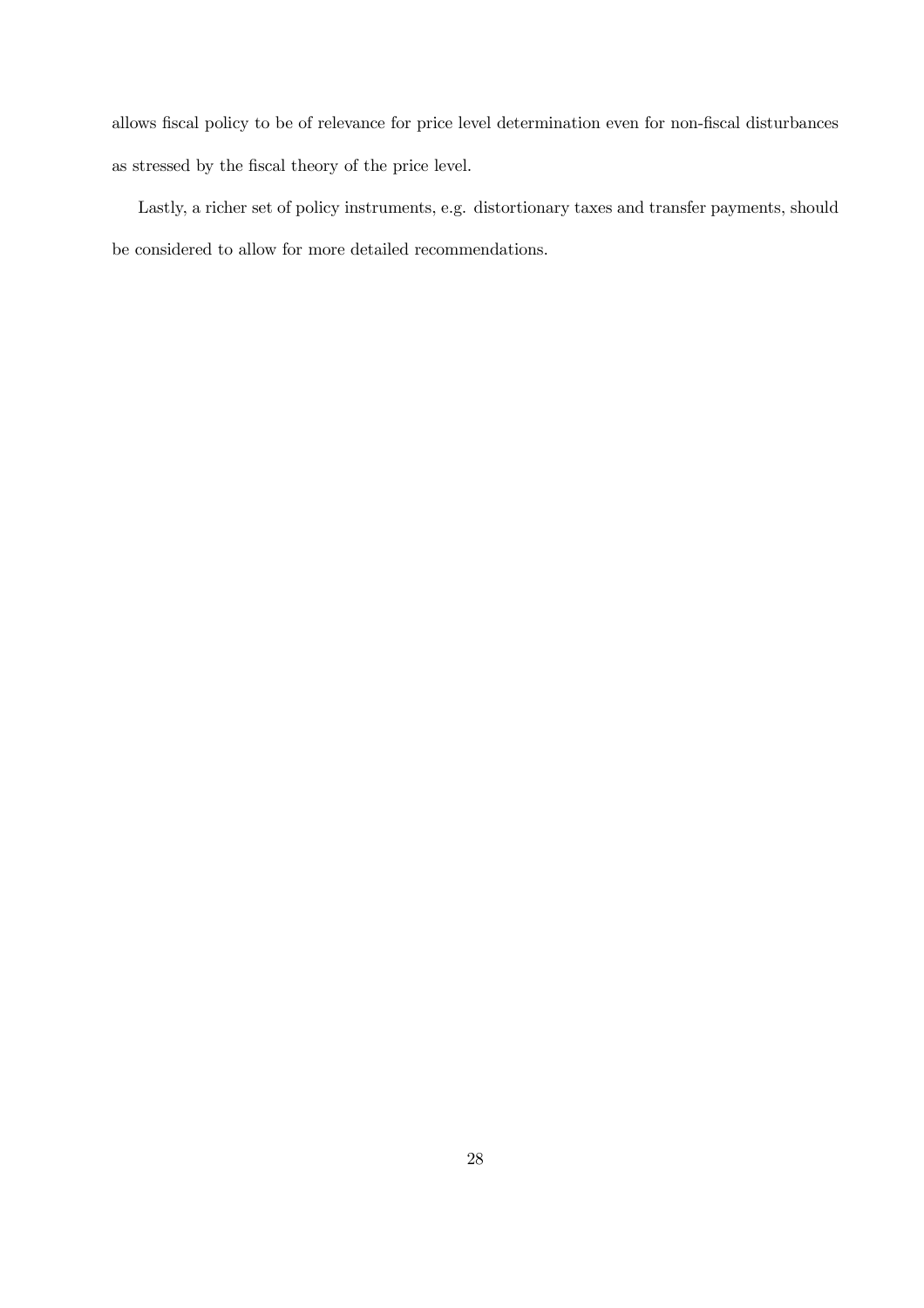# References

- [1] Alesina, P. and Marinescu, I., 2008. Cyclical Budgetary Policy and Economic Growth: What Do We Learn from OECD Panel Data? NBER Chapters, in: NBER Macroeconomics Annual 2007, 22: 251-278.
- [2] Barro, R. J., 1974. Are Government Bonds Net Wealth? Journal of Political Economy, 82(6): 1095—1117.
- [3] Baxter, M. and King, R. G., 1993. Fiscal Policy in General Equilibrium. American Economic Review, 83(3): 315-334.
- [4] Blanchard, O. J., 1985. Debt, Deficits, and Finite Horizons. Journal of Political Economy, 93(2): 223-247.
- [5] Blanchard, O. J. and Quah, D., 1989. The Dynamic Effects of Aggregate Demand and Supply Disturbances. American Economic Review, 79(4): 655-673.
- [6] Breitung, J., Br¨uggemann, R. & L¨utkepohl, H. (2004). Structural vector autoregressive modeling and impulse responses, in H. L¨utkepohl & M. Kr¨atzig (eds), Applied Time Series Econometrics, Cambridge University Press, Cambridge, pp. 159—196.
- [7] Christiano, L. J., Eichenbaum, M., and Evans, C. L., 2005. Nominal Rigidities and the Dynamic Effects of a Shock to Monetary Policy. Journal of Political Economy, 113(1): 1-45.
- [8] Christiano, L. J., Eichenbaum, M., and Vigfusson, R. 2003. What happens after a technology shock? NBER Working Papers 9819.
- [9] DeLong, J. B. and Summers, L. H., 1986. The Changing Cyclical Variability of Economic Activity in the United States. in: Gordon, R. J., ed.: The American Business Cycle: Continuity and Change, University of Chicago Press.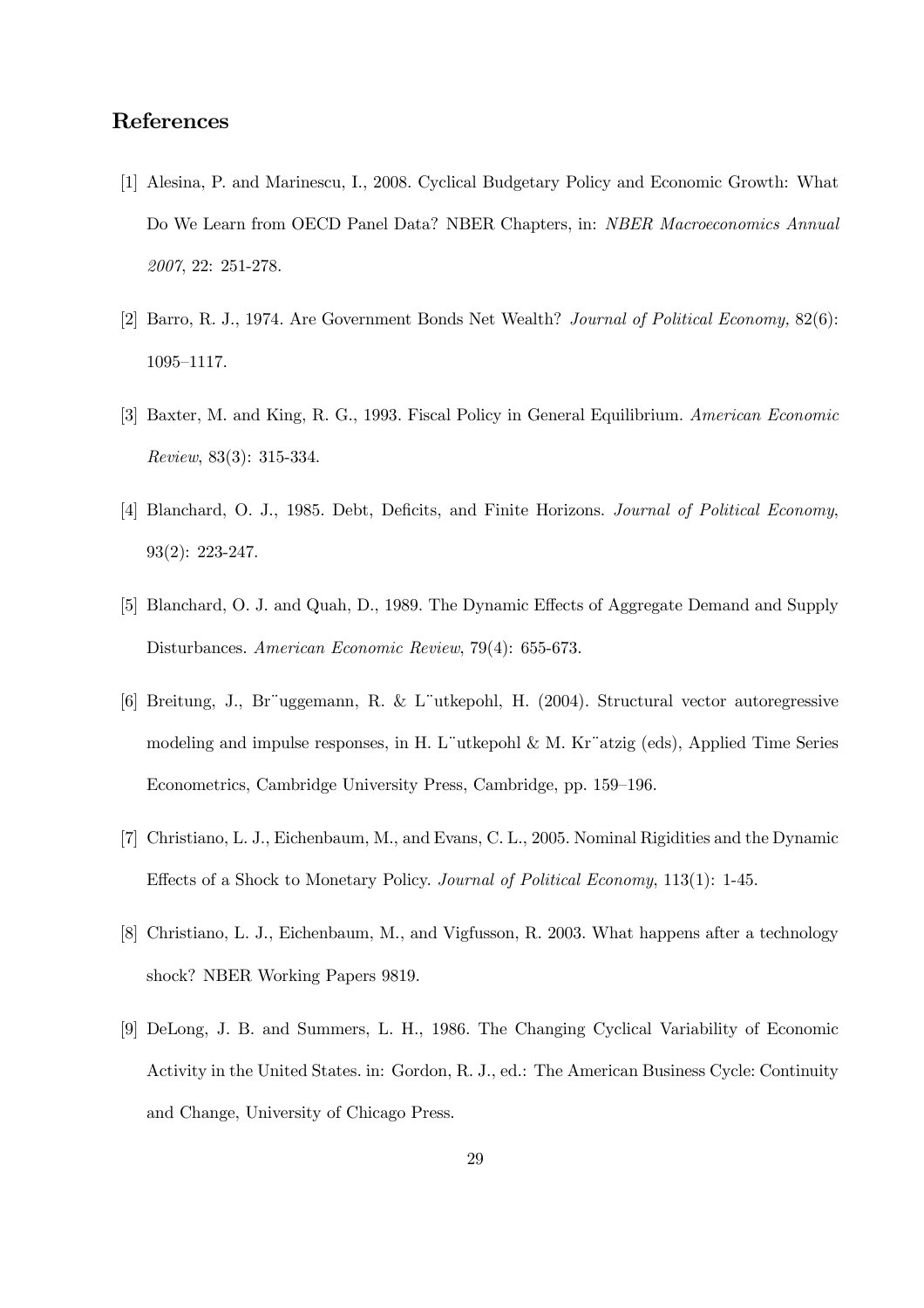- [10] Fisher, J. D. M., 2002. Technology shocks matter. Working Paper Series WP-02-14, Federal Reserve Bank of Chicago.
- [11] Frenkel, J. A. and Razin, A., 1986. Fiscal Policies in the World Economy. Journal of Political Economy, 94(3): 564-594.
- [12] Galí, J., 1992. How well does the IS-LM model fit postwar U.S. data? *Quarterly Journal of* Economics, 107: 709-738.
- [13] Galí, J., 1994. Government Size and Macroeconomic Stability. European Economic Review, 38: 117-132.
- [14] Galí, J., 1999. Technology, Employment, and the Business Cycle: Do Technology Shocks Explain Aggregate Fluctuations? American Economic Review, 89(1): 249-271.
- [15] Greenwood, J., Hercowitz, Z., and Huffman, G. W., 1988. Investment, Capacity Utilization, and the Real Business Cycle. American Economic Review, 78(3): 402-417.
- [16] King, R. G. and Rebelo, S., 2000. Resuscitating Real Business Cycles. NBER Working Paper, No. 7534.
- [17] Leith, C. and Wren-Lewis, S., 2000. Interactions between Monetary and Fiscal Policy Rules. Economic Journal, 110(462): C93-108.
- [18] Leeper, E. M. and Yang, S.-C. S., 2008. Dynamic Scoring: Alternative Financing Schemes. Journal of Public Economics, 92(1-2): 159—182.
- [19] Leeper, E. M., Plante, M., and Traum, N., 2010a. Dynamics of Fiscal Financing in the United States. Journal of Econometrics, 156(2): 304-321.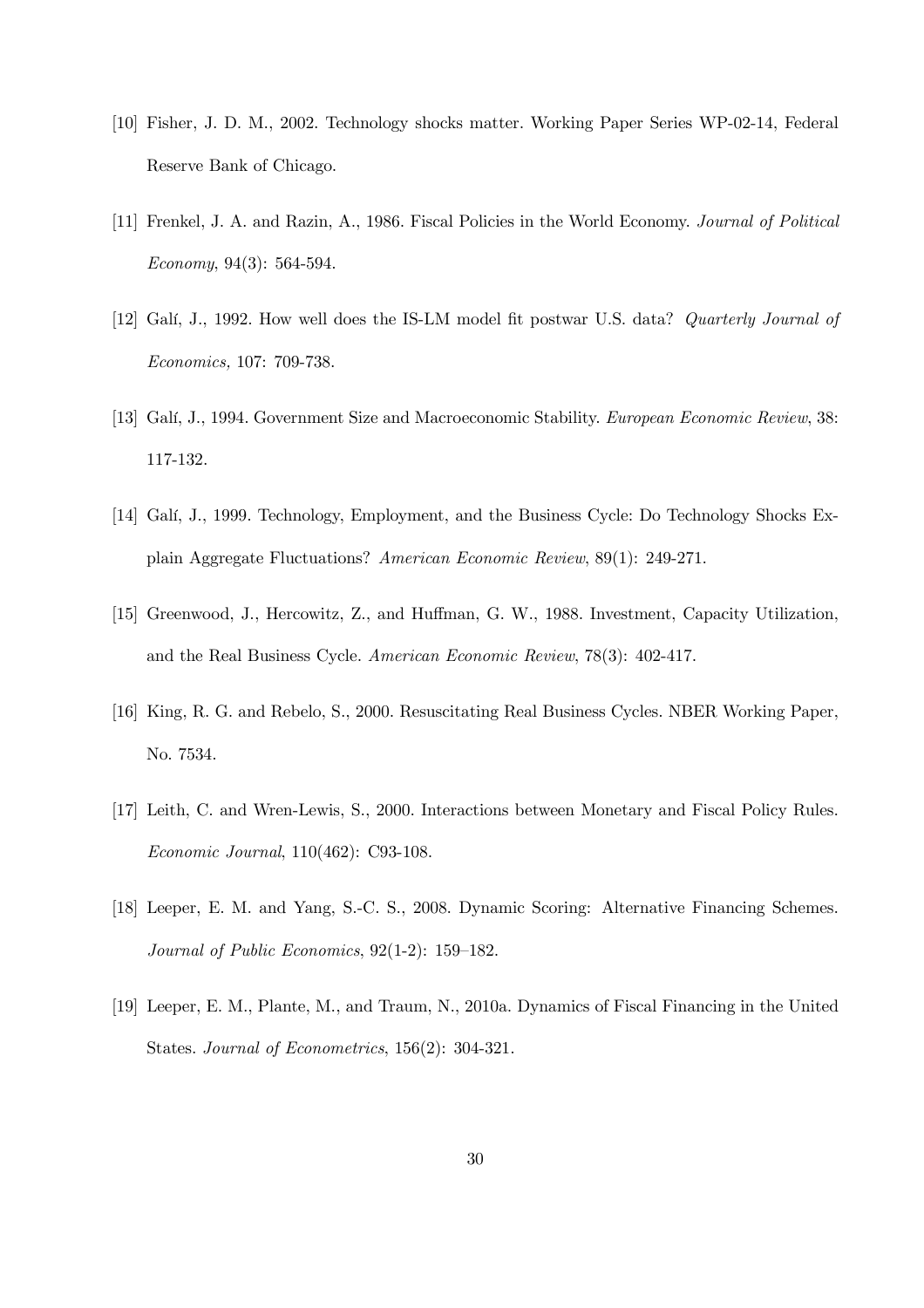- [20] Leeper, E. M., Walker, T. B., and Yang, S.-C. S., 2010b. Government Investment and Fiscal Stimulus. Journal of Monetary Economics, 57: 1000-1012.
- [21] Mehra, R. and Prescott, E. C., 1980. Recursive Competitive Equilibrium: The Case of Homogeneous Households. Econometrica, 48(6): 1365-1379.
- [22] Shea, J., 1999. What Do Technology Shocks Do? NBER Chapters, in: NBER Macroeconomics Annual 1998, 13: 275-322.
- [23] Sims, C., 2002. Solving Linear Rational Expectations Models. Computational Economics, 20: 1—20.
- [24] Smets, F. and Wouters, R., 2002. Openness, Imperfect Exchange Rate pass-through and Monetary Policy. Journal of Monetary Economics, 49(5): 947-981.
- [25] Weil, P., 1989. Overlapping Families of Infinitiely-Lived Agents. Journal of Public Economics, 38: 183-198.
- [26] Woodford, M., 1995. Price-level Determinacy Without Control of a Monetary Aggregate. Carnegie-Rochester Conference Series on Public Policy, 43: 1-46.
- [27] Yaari, M., 1965. Uncertain Lifetime, Life Insurance and the Theory of the Consumer. Review of Economic Studies.